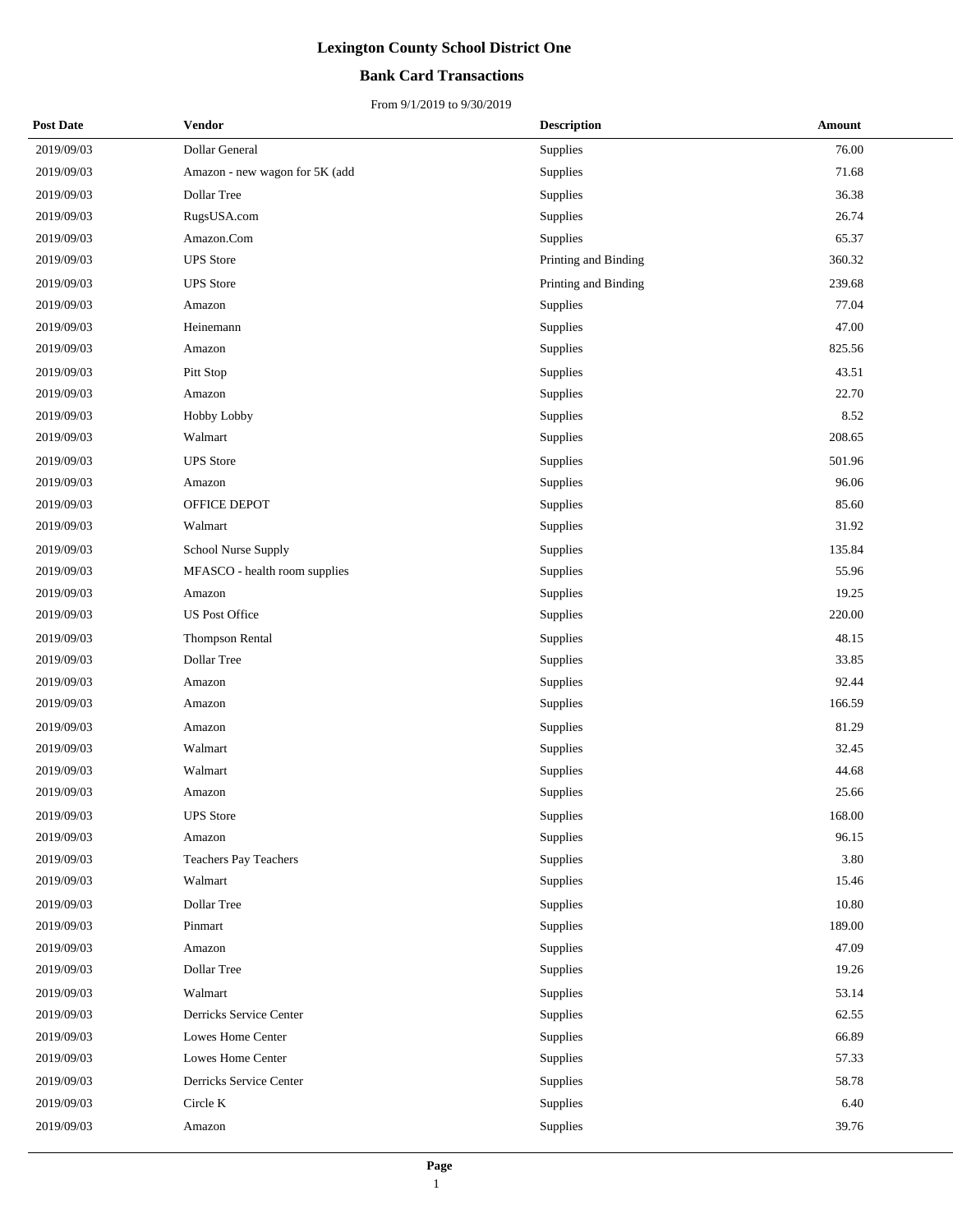## **Bank Card Transactions**

| <b>Post Date</b> | Vendor                         | <b>Description</b> | Amount |
|------------------|--------------------------------|--------------------|--------|
| 2019/09/03       | Pitts Stop                     | Supplies           | 37.46  |
| 2019/09/03       | Lowe's                         | Supplies           | 18.28  |
| 2019/09/03       | Pitt Stop                      | Supplies           | 37.00  |
| 2019/09/03       | Circle K                       | Supplies           | 31.00  |
| 2019/09/03       | Lexington True Value Hardware  | Supplies           | 20.53  |
| 2019/09/03       | Lowe's Food                    | Supplies           | 44.81  |
| 2019/09/03       | Home Depot                     | Supplies           | 35.81  |
| 2019/09/03       | Lowe's Home Improvement Center | Supplies           | 117.30 |
| 2019/09/03       | Lowes Foods                    | Supplies           | 45.90  |
| 2019/09/03       | Amazon                         | Supplies           | 148.26 |
| 2019/09/03       | Lowes Home Improvement Center  | Supplies           | 43.96  |
| 2019/09/03       | Lowes                          | Supplies           | 59.70  |
| 2019/09/03       | Dominos Pizza                  | Supplies           | 68.70  |
| 2019/09/03       | Walmart                        | Supplies           | 18.73  |
| 2019/09/03       | Swissotel Chicago              | Travel             | 272.93 |
| 2019/09/03       | Swissotel Chicago              | Travel             | 420.30 |
| 2019/09/03       | Amazon                         | Supplies           | 502.40 |
| 2019/09/03       | West Music                     | Pupil Activity     | 169.01 |
| 2019/09/03       | <b>AMAZON</b>                  | Pupil Activity     | 96.17  |
| 2019/09/03       | <b>Breakout EDU</b>            | Pupil Activity     | 50.00  |
| 2019/09/03       | socialthinking.com             | Pupil Activity     | 45.98  |
| 2019/09/03       | Kmart                          | Pupil Activity     | 29.92  |
| 2019/09/03       | Quick Serve                    | Pupil Activity     | 50.01  |
| 2019/09/03       | <b>Exxon Express</b>           | Pupil Activity     | 50.50  |
| 2019/09/03       | <b>Oyster House</b>            | Pupil Activity     | 384.50 |
| 2019/09/03       | Lowes                          | Pupil Activity     | 61.68  |
| 2019/09/03       | Lowes                          | Pupil Activity     | 48.72  |
| 2019/09/03       | <b>CVS</b>                     | Pupil Activity     | 37.44  |
| 2019/09/03       | Amazon                         | Pupil Activity     | 211.86 |
| 2019/09/03       | Southern Reel Solutions        | Pupil Activity     | 825.00 |
| 2019/09/03       | Amazon                         | Pupil Activity     | 28.44  |
| 2019/09/03       | My Cable Mart                  | Pupil Activity     | 11.27  |
| 2019/09/03       | Cole Hann                      | Pupil Activity     | 128.40 |
| 2019/09/03       | Lowes                          | Pupil Activity     | 35.40  |
| 2019/09/03       | The Sports Book                | Pupil Activity     | 140.35 |
| 2019/09/03       | Chick Fila                     | Pupil Activity     | 7.60   |
| 2019/09/03       | Waffle House                   | Pupil Activity     | 26.42  |
| 2019/09/03       | Red's Ice House                | Pupil Activity     | 208.85 |
| 2019/09/03       | Chick Fila                     | Pupil Activity     | 11.43  |
| 2019/09/03       | <b>American Airlines</b>       | Travel             | 550.50 |
| 2019/09/05       | Amazon.com                     | Supplies           | 102.69 |
| 2019/09/05       | Amazon.com                     | Supplies           | 21.39  |
| 2019/09/05       | Amazon.com                     | Supplies           | 75.94  |
| 2019/09/05       | Amazon.com                     | Supplies           | 91.49  |
| 2019/09/05       | Amazon.com                     | Supplies           | 235.27 |
|                  |                                |                    |        |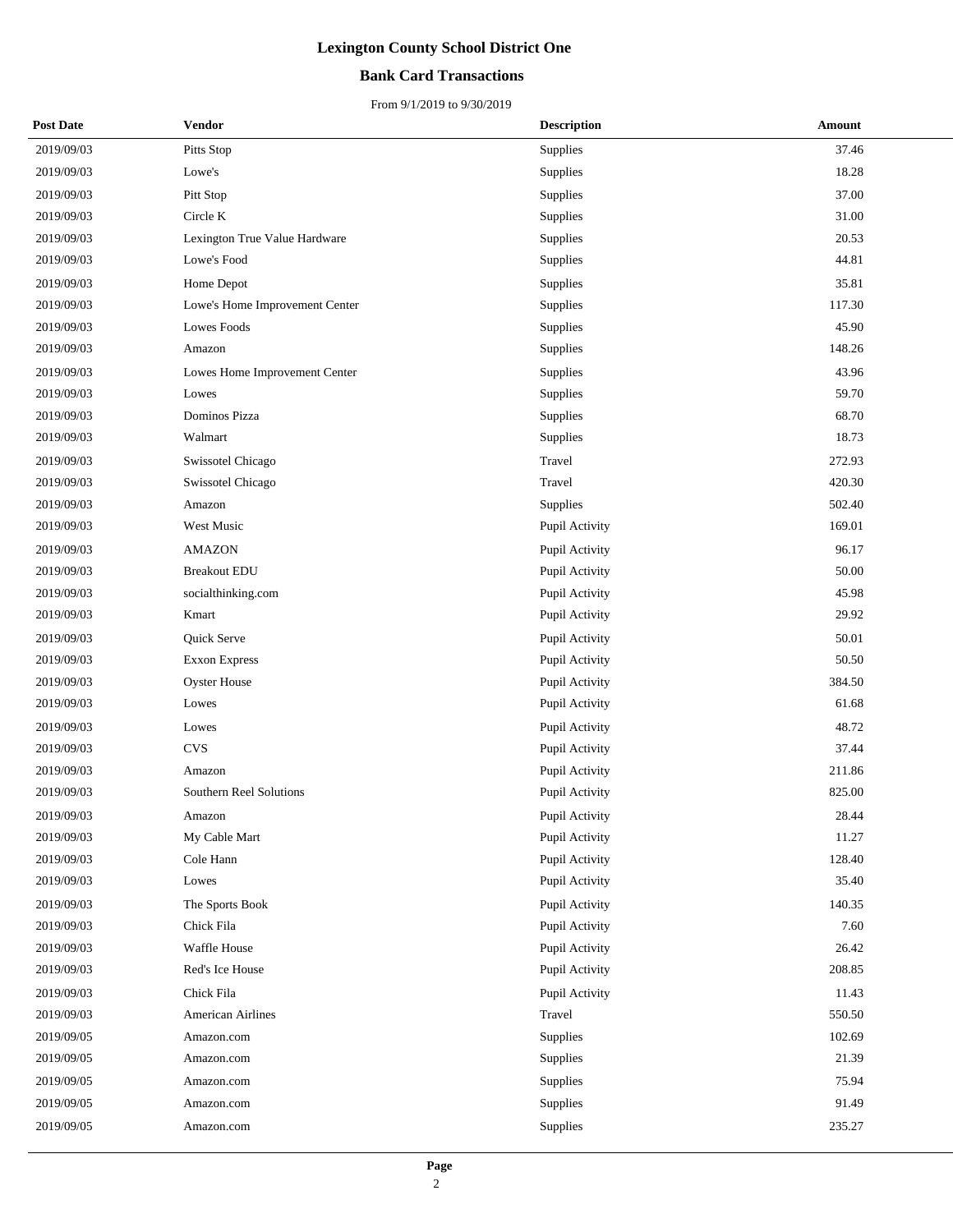## **Bank Card Transactions**

| <b>Post Date</b> | Vendor                        | <b>Description</b> | <b>Amount</b> |
|------------------|-------------------------------|--------------------|---------------|
| 2019/09/05       | Wal Mart                      | Supplies           | 177.36        |
| 2019/09/05       | Smart Sign                    | Supplies           | 848.21        |
| 2019/09/05       | Wal Mart                      | Supplies           | 69.60         |
| 2019/09/05       | Lexington Post Office         | Supplies           | 180.00        |
| 2019/09/05       | Five Below                    | Supplies           | 68.35         |
| 2019/09/05       | Office Depot/Office Max       | Supplies           | 384.11        |
| 2019/09/05       | Amazon.com                    | Supplies           | 194.46        |
| 2019/09/05       | Office Depot/Office Max       | Supplies           | 115.91        |
| 2019/09/05       | Amazon.com                    | Supplies           | 96.77         |
| 2019/09/05       | Academy Sports                | Supplies           | 114.44        |
| 2019/09/05       | Amazon.com                    | Supplies           | 111.26        |
| 2019/09/05       | FedEx Office                  | Supplies           | 232.03        |
| 2019/09/05       | Amazon.com                    | Supplies           | 101.65        |
| 2019/09/05       | FedEx Office                  | Supplies           | 14.97         |
| 2019/09/05       | Reading Recovery Council      | Supplies           | 432.00        |
| 2019/09/05       | Dollar General                | Supplies           | 12.04         |
| 2019/09/05       | Amazon                        | Supplies           | 123.42        |
| 2019/09/05       | Amazon                        | Supplies           | 17.75         |
| 2019/09/05       | Walgreens                     | Supplies           | 20.32         |
| 2019/09/05       | <b>Hobby Lobby</b>            | Supplies           | 12.81         |
| 2019/09/05       | Amazon                        | Supplies           | 43.81         |
| 2019/09/05       | <b>Hobby Lobby</b>            | Supplies           | 95.18         |
| 2019/09/05       | Smartsign                     | Supplies           | 329.41        |
| 2019/09/05       | Amazon.com                    | Supplies           | 20.28         |
| 2019/09/05       | Amazon.com                    | Supplies           | 186.48        |
| 2019/09/05       | Amazon.com                    | Supplies           | 114.47        |
| 2019/09/05       | Amazon.com                    | Supplies           | 36.51         |
| 2019/09/05       | Amazon.com                    | Supplies           | 67.40         |
| 2019/09/05       | <b>Educational Wonderland</b> | Supplies           | 124.99        |
| 2019/09/05       | Amazon.com                    | Supplies           | 29.94         |
| 2019/09/05       | <b>US Postal Service</b>      | Supplies           | 275.00        |
| 2019/09/05       | Amazon.com                    | Supplies           | 149.80        |
| 2019/09/05       | <b>Educational Wonderland</b> | Supplies           | 119.62        |
| 2019/09/05       | Lasercrafting                 | Supplies           | 364.00        |
| 2019/09/05       | Amazon.com                    | Supplies           | 101.22        |
| 2019/09/05       | Dollar General                | Supplies           | 23.11         |
| 2019/09/05       | Wal Mart                      | Supplies           | 7.50          |
| 2019/09/05       | Amazon                        | Supplies           | 19.26         |
| 2019/09/05       | Amazon                        | Supplies           | 49.16         |
| 2019/09/05       | Amazon                        | Supplies           | 177.93        |
| 2019/09/05       | Amazon                        | Supplies           | 15.00         |
| 2019/09/05       | Amazon                        | Supplies           | 26.74         |
| 2019/09/05       | Amazon                        | Supplies           | 311.05        |
| 2019/09/05       | <b>US</b> Cutter              | Supplies           | 194.12        |
| 2019/09/05       | Amazon                        | Supplies           | 9.62          |
|                  |                               |                    |               |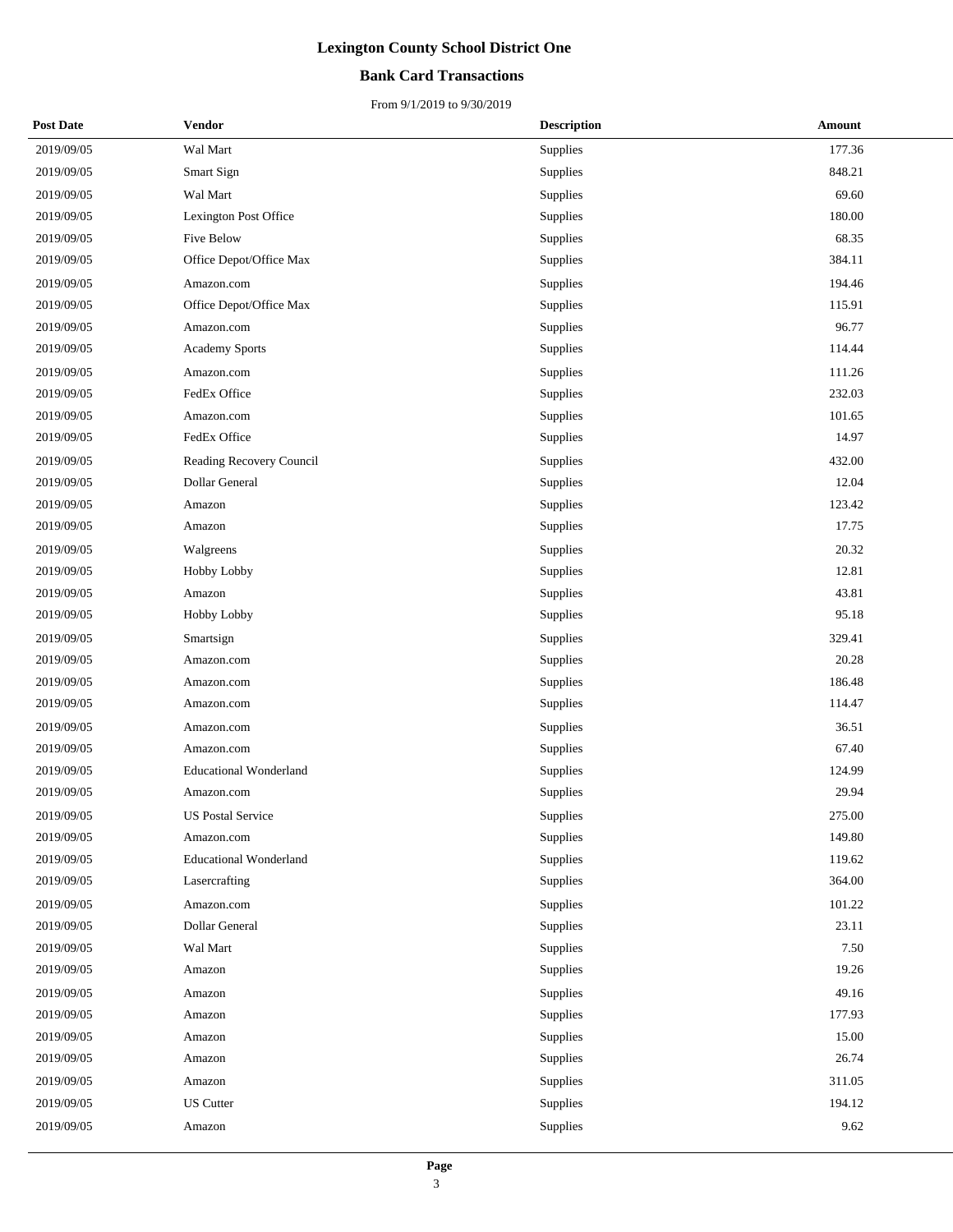## **Bank Card Transactions**

| <b>Post Date</b> | Vendor                      | <b>Description</b>         | Amount    |
|------------------|-----------------------------|----------------------------|-----------|
| 2019/09/05       | Amazon                      | <b>Technology Supplies</b> | 10.58     |
| 2019/09/05       | Amazon                      | <b>Technology Supplies</b> | 18.18     |
| 2019/09/05       | PARTYSUPPLIESDELIVERED      | Supplies                   | 127.83    |
| 2019/09/05       | Trophy and Awards Center    | Supplies                   | 34.24     |
| 2019/09/05       | Office Depot                | Supplies                   | 291.34    |
| 2019/09/05       | Music Theatre International | Supplies                   | 985.00    |
| 2019/09/05       | Lowe's                      | Supplies                   | 62.60     |
| 2019/09/05       | The Home Depot              | Supplies                   | 11.17     |
| 2019/09/05       | Amazon                      | Supplies                   | 106.99    |
| 2019/09/05       | The Home Depot              | Supplies                   | 29.79     |
| 2019/09/05       | Pine Press                  | Printing and Binding       | 416.81    |
| 2019/09/05       | <b>Smart Signs</b>          | Supplies                   | 470.67    |
| 2019/09/05       | Michael's                   | Supplies                   | 45.84     |
| 2019/09/05       | Wawak                       | Supplies                   | 77.69     |
| 2019/09/05       | harborfreight               | Supplies                   | 93.89     |
| 2019/09/05       | Dollar Tree                 | Supplies                   | 11.77     |
| 2019/09/05       | Amazon                      | Supplies                   | 179.68    |
| 2019/09/05       | Amazon                      | Supplies                   | 269.58    |
| 2019/09/05       | Harbor Freight Tools        | Supplies                   | 144.33    |
| 2019/09/05       | Amazon                      | Supplies                   | 90.90     |
| 2019/09/05       | Amazon                      | Supplies                   | 80.45     |
| 2019/09/05       | Amazon                      | Supplies                   | 435.18    |
| 2019/09/05       | White Florest               | Supplies                   | 129.37    |
| 2019/09/05       | Amazon                      | Supplies                   | 179.97    |
| 2019/09/05       | Office Depot                | Supplies                   | 271.08    |
| 2019/09/05       | Paperclip media             | Supplies                   | 325.00    |
| 2019/09/05       | Amazon                      | Supplies                   | 210.62    |
| 2019/09/05       | Amazon                      | Supplies                   | 166.78    |
| 2019/09/05       | Lowe's                      | Supplies                   | 59.83     |
| 2019/09/05       | Walmart                     | Supplies                   | 200.70    |
| 2019/09/05       | Amazon                      | Supplies                   | $-103.95$ |
| 2019/09/05       | Amazon                      | Supplies                   | 213.98    |
| 2019/09/05       | Amazon                      | Supplies                   | 74.89     |
| 2019/09/05       | Costco                      | Supplies                   | 286.57    |
| 2019/09/05       | Party City                  | Supplies                   | 30.96     |
| 2019/09/05       | Lowe's                      | Supplies                   | 20.68     |
| 2019/09/05       | Amazon                      | Supplies                   | 74.89     |
| 2019/09/05       | Amazon                      | Supplies                   | 74.89     |
| 2019/09/05       | Lowe's                      | Supplies                   | 52.57     |
| 2019/09/05       | Fraud Transaction Credit    | Supplies                   | $-40.83$  |
| 2019/09/05       | Amazon.com                  | Supplies                   | 200.00    |
| 2019/09/05       | Amazon                      | Supplies                   | 30.78     |
| 2019/09/05       | CARSON DELLOSA EDUCATION    | Supplies                   | 46.14     |
| 2019/09/05       | Walmart                     | Supplies                   | 147.44    |
| 2019/09/05       | WILLIAM V MACGILL & CO      | Supplies                   | 269.49    |
|                  |                             |                            |           |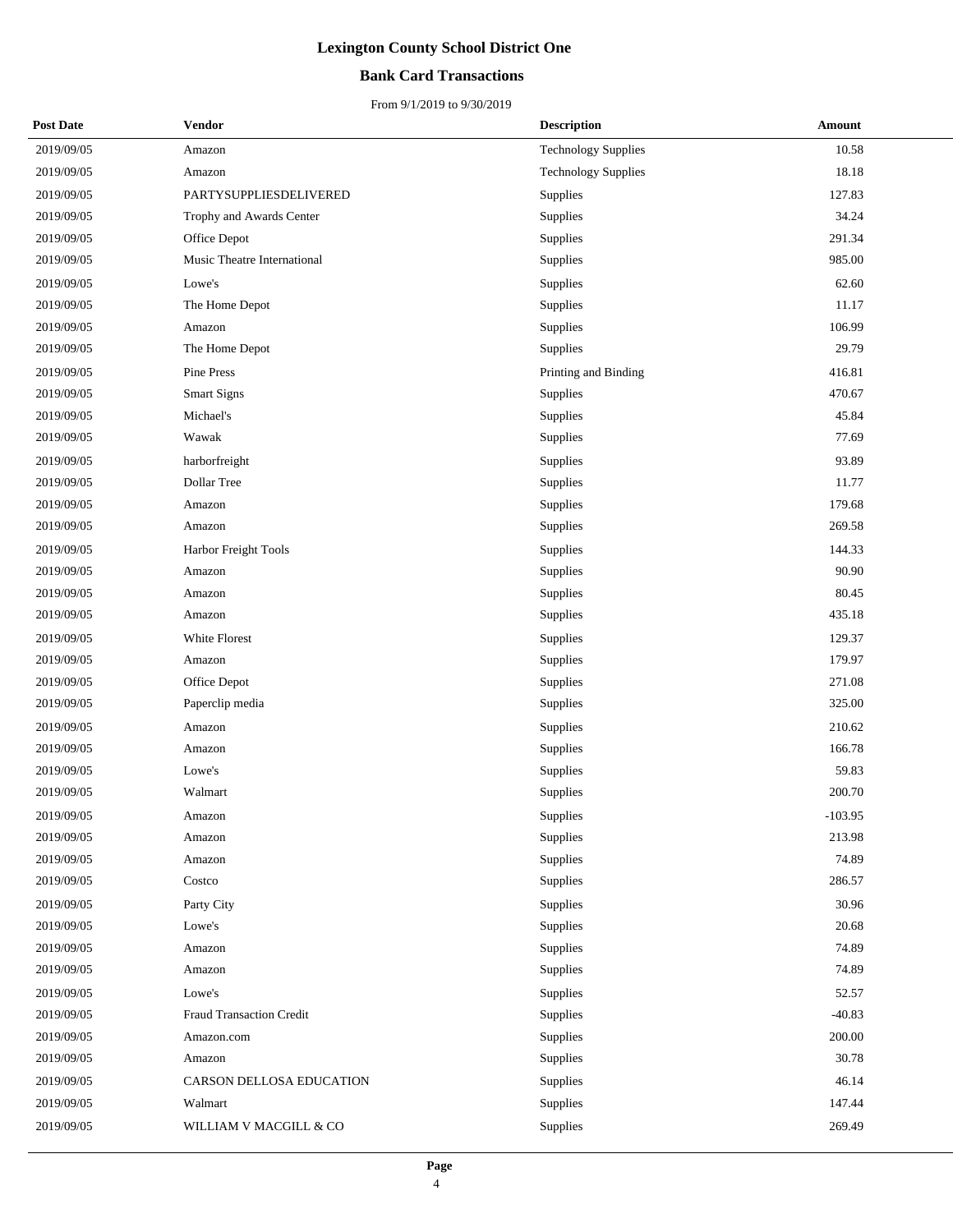### **Bank Card Transactions**

| <b>Post Date</b> | Vendor                   | <b>Description</b>       | Amount |  |
|------------------|--------------------------|--------------------------|--------|--|
| 2019/09/05       | Target.com               | Supplies                 | 42.78  |  |
| 2019/09/05       | Amazon.com               | <b>Library Books</b>     | 58.94  |  |
| 2019/09/05       | Amazon.com               | Supplies                 | 57.59  |  |
| 2019/09/05       | Amazon.com               | Supplies                 | 24.03  |  |
| 2019/09/05       | Amazon.com               | Supplies                 | 137.91 |  |
| 2019/09/05       | Amazon.com               | Supplies                 | 61.33  |  |
| 2019/09/05       | Amazon.com               | <b>Library Books</b>     | 16.32  |  |
| 2019/09/05       | Amazon.com               | <b>Library Books</b>     | 13.64  |  |
| 2019/09/05       | <b>Hilton Hotels</b>     | Travel                   | 252.00 |  |
| 2019/09/05       | Delta Air                | Travel                   | 560.00 |  |
| 2019/09/05       | Travel Insurance         | Travel                   | 37.80  |  |
| 2019/09/05       | Whitehouse florist       | Supplies                 | 67.36  |  |
| 2019/09/05       | The State Paper          | Supplies                 | 166.40 |  |
| 2019/09/05       | Shred-With-Us            | Supplies                 | 160.07 |  |
| 2019/09/05       | Amazon                   | Supplies                 | 64.09  |  |
| 2019/09/05       | Storey's Florist         | Supplies                 | 90.25  |  |
| 2019/09/05       | <b>COUNTRY INN</b>       | Travel-Teacher Staff Dev | 336.27 |  |
| 2019/09/05       | Ed Smith Lumber          | Supplies                 | 20.32  |  |
| 2019/09/05       | Amazon                   | Supplies                 | 253.10 |  |
| 2019/09/05       | Office Depot             | Supplies                 | 42.79  |  |
| 2019/09/05       | Home Depot               | Supplies                 | 148.73 |  |
| 2019/09/05       | <b>COUNTRY INN</b>       | Travel                   | 336.27 |  |
| 2019/09/05       | <b>COUNTRY INN</b>       | Travel                   | 336.27 |  |
| 2019/09/05       | <b>AMAZON</b>            | Supplies                 | 25.96  |  |
| 2019/09/05       | <b>USPS KIOSK</b>        | Supplies                 | 31.30  |  |
| 2019/09/05       | AMAZON.COM               | Supplies                 | 74.04  |  |
| 2019/09/05       | Amazon.com               | Supplies                 | 95.19  |  |
| 2019/09/05       | Walmart                  | <b>Supplies</b>          | 79.13  |  |
| 2019/09/05       | Office Depot/Office Max  | Supplies                 | 76.14  |  |
| 2019/09/05       | Sam's Club               | Supplies                 | 26.73  |  |
| 2019/09/05       | Derrick's Service Center | Supplies                 | 74.80  |  |
| 2019/09/05       | Ed Smith Lumber Inc      | Supplies                 | 7.24   |  |
| 2019/09/05       | Smith & Jones Janitorial | Supplies                 | 62.06  |  |
| 2019/09/05       | Ed Smith Lumber          | Supplies                 | 12.18  |  |
| 2019/09/05       | Ed Smith Lumber          | Supplies                 | 2.27   |  |
| 2019/09/05       | <b>LOWES</b>             | Supplies                 | 89.52  |  |
| 2019/09/05       | <b>WALKER</b>            | Supplies                 | 85.12  |  |
| 2019/09/05       | <b>SHELL</b>             | Supplies                 | 72.06  |  |
| 2019/09/05       | WALKER HARDWARE          | Supplies                 | 93.80  |  |
| 2019/09/05       | <b>LOWES</b>             | Supplies                 | 83.79  |  |
| 2019/09/05       | LOWES                    | Supplies                 | 142.49 |  |
| 2019/09/05       | <b>AMAZON</b>            | Supplies                 | 131.95 |  |
| 2019/09/05       | <b>EXXON</b>             | Supplies                 | 63.25  |  |
| 2019/09/05       | Smith & Jones            | Supplies                 | 186.18 |  |
| 2019/09/05       | $\rm BP$                 | Supplies                 | 33.00  |  |
|                  |                          |                          |        |  |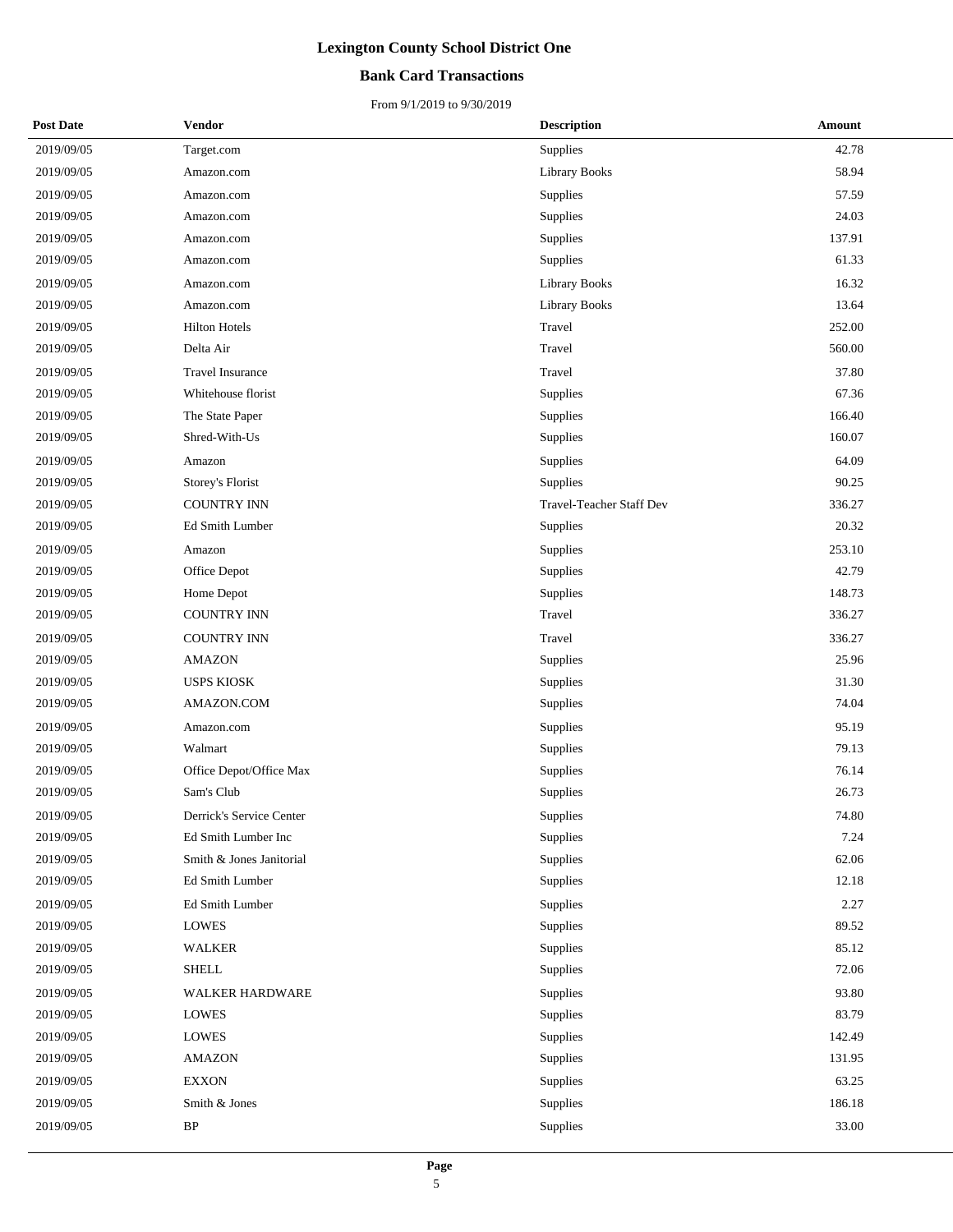### **Bank Card Transactions**

| <b>Post Date</b> | <b>Vendor</b>                | <b>Description</b> | Amount |
|------------------|------------------------------|--------------------|--------|
| 2019/09/05       | Lowe's                       | Supplies           | 39.74  |
| 2019/09/05       | Lowe's                       | Supplies           | 236.51 |
| 2019/09/05       | <b>LOWES</b>                 | Supplies           | 20.22  |
| 2019/09/05       | <b>LOWES</b>                 | Supplies           | 19.88  |
| 2019/09/05       | <b>LOWES</b>                 | Supplies           | 5.46   |
| 2019/09/05       | Exxon/Pitt Stop              | Supplies           | 73.40  |
| 2019/09/05       | WalMart                      | Supplies           | 42.89  |
| 2019/09/05       | Lowe's Home Centers          | Supplies           | 22.13  |
| 2019/09/05       | Circle K                     | Supplies           | 40.00  |
| 2019/09/05       | Pitt Stop                    | Supplies           | 23.15  |
| 2019/09/05       | Amazon.com                   | Supplies           | 34.32  |
| 2019/09/05       | Lowe's Home Centers          | Supplies           | 98.23  |
| 2019/09/05       | Lowe's Home Center           | Supplies           | 424.55 |
| 2019/09/05       | Lowe's Home Centers          | Supplies           | 129.43 |
| 2019/09/05       | Booksource                   | Supplies           | 179.46 |
| 2019/09/05       | National Association (NAEYC) | Supplies           | 28.00  |
| 2019/09/05       | Amazon                       | Supplies           | 95.52  |
| 2019/09/05       | Walmart                      | Other Objects      | 45.33  |
| 2019/09/05       | RPS Columbia West            | Travel             | 54.00  |
| 2019/09/05       | Hilton                       | Travel             | 837.28 |
| 2019/09/05       | Food Lion                    | Travel             | 5.00   |
| 2019/09/05       | Amazon                       | Supplies           | 109.21 |
| 2019/09/05       | Walmart                      | Supplies           | 21.01  |
| 2019/09/05       | Amazon                       | Supplies           | 252.40 |
| 2019/09/05       | Walmart                      | Supplies           | 5.33   |
| 2019/09/05       | Parts FPS                    | Supplies           | 165.53 |
| 2019/09/05       | Amazon                       | Supplies           | 69.29  |
| 2019/09/05       | Johnstone Supply             | Supplies           | 320.10 |
| 2019/09/05       | <b>TJ Maxx</b>               | Supplies           | 10.68  |
| 2019/09/05       | Amazon                       | Supplies           | 176.58 |
| 2019/09/05       | Etsy                         | Supplies           | 28.58  |
| 2019/09/05       | Office Depot                 | Supplies           | 19.24  |
| 2019/09/05       | <b>TJ Maxx</b>               | Supplies           | 41.67  |
| 2019/09/05       | Hobby Lobby                  | Food               | 17.47  |
| 2019/09/05       | <b>TJ Maxx</b>               | Food               | 7.98   |
| 2019/09/05       | Hobby Lobby                  | Food               | 11.94  |
| 2019/09/05       | School Nutrition Association | Dues and Fees      | 140.50 |
| 2019/09/05       | Webstaurant Store            | Supplies           | 150.84 |
| 2019/09/05       | <b>United Refrigeration</b>  | Supplies           | 587.96 |
| 2019/09/05       | Ed Smith Lumber              | Supplies           | 186.43 |
| 2019/09/05       | Pro Kitchen Online           | Supplies           | 70.49  |
| 2019/09/05       | Amazon                       | Supplies           | 353.16 |
| 2019/09/05       | Webstaurant Store            | Supplies           | 126.06 |
| 2019/09/05       | United Refrigeration         | Supplies           | 482.55 |
| 2019/09/05       | <b>United Refrigeration</b>  | Supplies           | 780.23 |
|                  |                              |                    |        |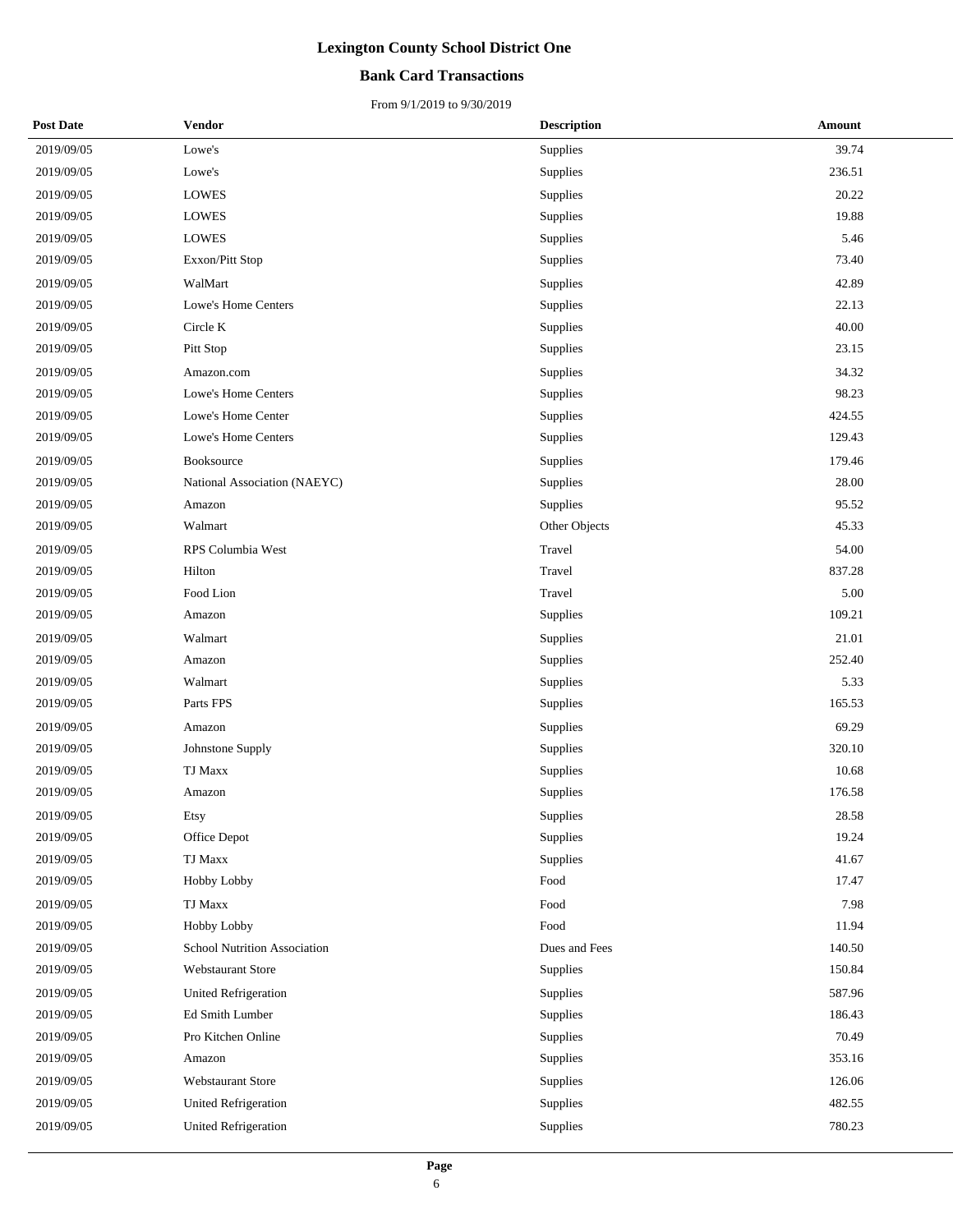### **Bank Card Transactions**

| <b>Post Date</b> | Vendor                      | <b>Description</b> | Amount |
|------------------|-----------------------------|--------------------|--------|
| 2019/09/05       | Office Depot                | Supplies           | 237.52 |
| 2019/09/05       | Lowes                       | Supplies           | 11.62  |
| 2019/09/05       | Lowes                       | Supplies           | 60.26  |
| 2019/09/05       | Amazon                      | Supplies           | 353.16 |
| 2019/09/05       | Pro Kitchen                 | Supplies           | 70.49  |
| 2019/09/05       | Lowes                       | Supplies           | 87.95  |
| 2019/09/05       | Verticle Culinary Solutions | Supplies           | 139.10 |
| 2019/09/05       | Perry-Mann Electrical       | Supplies           | 86.29  |
| 2019/09/05       | United Refrigeration        | Supplies           | 229.77 |
| 2019/09/05       | United Refrigeration        | Supplies           | 565.41 |
| 2019/09/05       | Lowes                       | Supplies           | 97.25  |
| 2019/09/05       | Amazon                      | Supplies           | 32.07  |
| 2019/09/05       | Lowes                       | Supplies           | 36.29  |
| 2019/09/05       | Amazon                      | Supplies           | 56.45  |
| 2019/09/05       | Walmart                     | Supplies           | 3.19   |
| 2019/09/05       | Walmart                     | Supplies           | 28.28  |
| 2019/09/05       | Walmart                     | Supplies           | 6.99   |
| 2019/09/05       | <b>Webstaurant Store</b>    | Supplies           | 329.77 |
| 2019/09/05       | Chef Store                  | Food               | 12.89  |
| 2019/09/05       | East Bay Deli               | Food               | 113.36 |
| 2019/09/05       | Walmart                     | Food               | 5.88   |
| 2019/09/05       | Walmart                     | Food               | 5.66   |
| 2019/09/05       | Amazon                      | Pupil Activity     | 160.45 |
| 2019/09/05       | Amazon                      | Pupil Activity     | 74.88  |
| 2019/09/05       | Amazon                      | Pupil Activity     | 38.28  |
| 2019/09/05       | Playmeo                     | Pupil Activity     | 97.00  |
| 2019/09/05       | Amazon                      | Pupil Activity     | 764.80 |
| 2019/09/05       | Amazon                      | Pupil Activity     | 88.96  |
| 2019/09/05       | Target.com                  | Pupil Activity     | 42.59  |
| 2019/09/05       | Target.com                  | Pupil Activity     | 53.23  |
| 2019/09/05       | Target.com                  | Pupil Activity     | 63.88  |
| 2019/09/05       | Office Depot                | Pupil Activity     | 417.14 |
| 2019/09/05       | TEACHERS PAY TEACHERS       | Pupil Activity     | 38.96  |
| 2019/09/05       | Home Depot                  | Pupil Activity     | 73.96  |
| 2019/09/05       | Amazon                      | Pupil Activity     | 376.26 |
| 2019/09/05       | <b>Hyatt Hotels</b>         | Pupil Activity     | 320.92 |
| 2019/09/05       | Paypal - SCACA              | Pupil Activity     | 136.50 |
| 2019/09/05       | Chicken Salad Chick         | Pupil Activity     | 94.74  |
| 2019/09/05       | <b>SHELL</b>                | Pupil Activity     | 39.19  |
| 2019/09/05       | <b>SHELL</b>                | Pupil Activity     | 7.19   |
| 2019/09/05       | SWEET MAGNOLIAS             | Pupil Activity     | 276.86 |
| 2019/09/05       | <b>BILO</b>                 | Pupil Activity     | 41.70  |
| 2019/09/05       | Amazon                      | Pupil Activity     | 50.92  |
| 2019/09/05       | <b>SC</b> Government        | Pupil Activity     | 51.85  |
| 2019/09/05       | Creekside Restaurant        | Pupil Activity     | 98.57  |
|                  |                             |                    |        |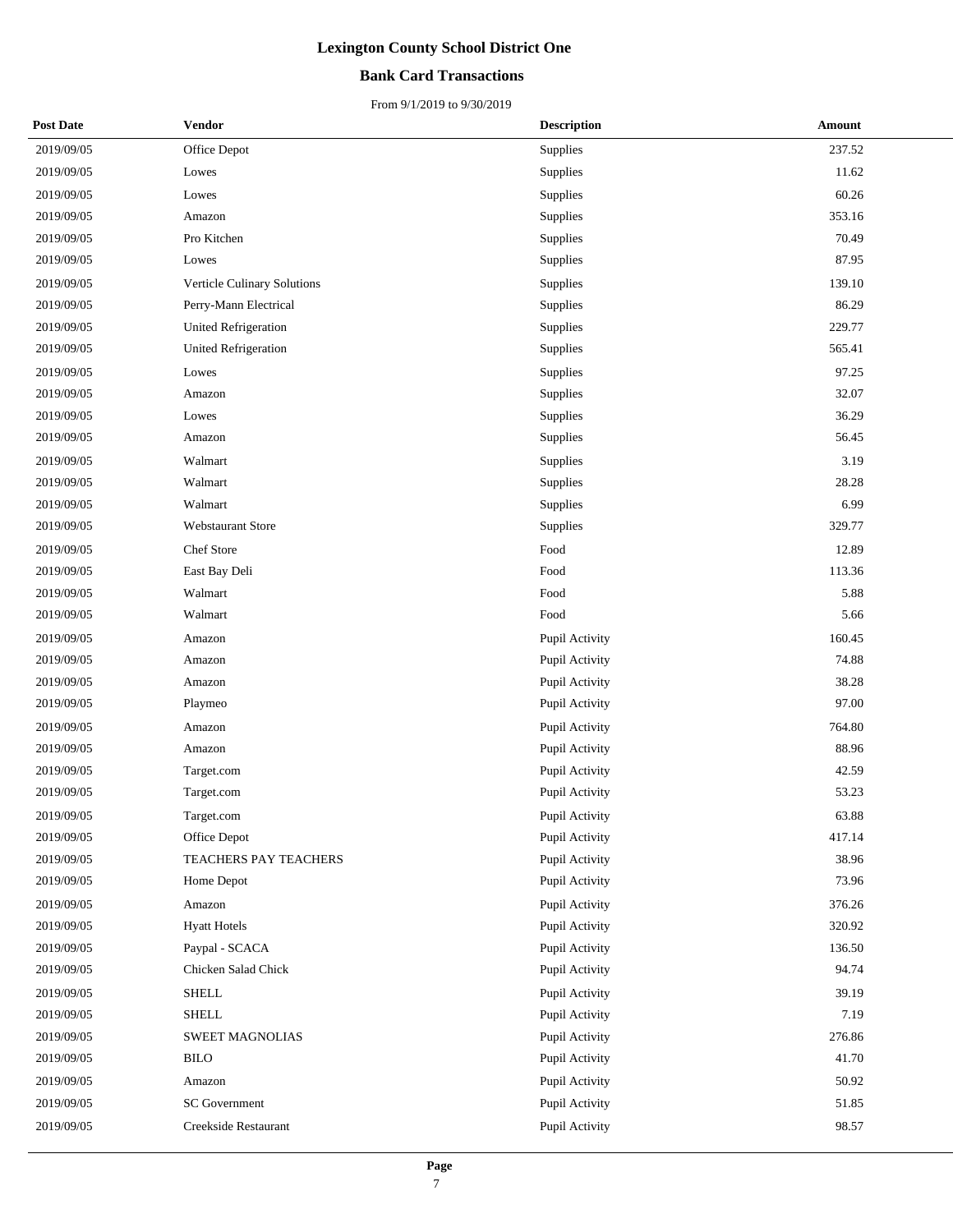### **Bank Card Transactions**

| <b>Post Date</b> | Vendor                       | <b>Description</b> | Amount   |
|------------------|------------------------------|--------------------|----------|
| 2019/09/05       | Go Soccer Events             | Pupil Activity     | 200.00   |
| 2019/09/05       | Lowes                        | Pupil Activity     | 32.94    |
| 2019/09/05       | Lowes                        | Pupil Activity     | 32.94    |
| 2019/09/05       | Image Ink                    | Pupil Activity     | 200.49   |
| 2019/09/05       | Midwest Volleyball           | Pupil Activity     | 100.93   |
| 2019/09/05       | WALMART                      | Pupil Activity     | 104.11   |
| 2019/09/05       | Tennis Warehouse             | Pupil Activity     | 480.00   |
| 2019/09/05       | Amazon                       | Pupil Activity     | 12.83    |
| 2019/09/05       | Amazon                       | Pupil Activity     | 351.60   |
| 2019/09/05       | Amazon                       | Pupil Activity     | 7.09     |
| 2019/09/05       | Amazon                       | Pupil Activity     | 288.04   |
| 2019/09/05       | Amazon                       | Pupil Activity     | 20.32    |
| 2019/09/05       | Amazon                       | Pupil Activity     | 56.70    |
| 2019/09/05       | <b>Imagination Athletics</b> | Pupil Activity     | 367.20   |
| 2019/09/05       | Amazon                       | Supplies           | 112.34   |
| 2019/09/05       | Amazon                       | Supplies           | 382.46   |
| 2019/09/05       | Amazon                       | Supplies           | 667.96   |
| 2019/09/05       | Amazon                       | Supplies           | 32.00    |
| 2019/09/05       | Amazon                       | Supplies           | 128.00   |
| 2019/09/05       | Amazon                       | Supplies           | 170.40   |
| 2019/09/09       | Double Tree Hotels           | Travel             | 1,486.56 |
| 2019/09/09       | Columbia Metro Airport       | Travel             | 48.00    |
| 2019/09/09       | UBER.com                     | Travel             | 12.76    |
| 2019/09/09       | UBER.com                     | Travel             | 38.59    |
| 2019/09/09       | Holiday Inn - Atlanta        | Travel             | $-41.67$ |
| 2019/09/09       | UBER.com                     | Travel             | 28.16    |
| 2019/09/09       | Amazon                       | Supplies           | 128.34   |
| 2019/09/09       | Amazon                       | Supplies           | 592.16   |
| 2019/09/09       | Trophy & Awards              | Supplies           | 186.18   |
| 2019/09/09       | Amazon                       | Supplies           | 28.76    |
| 2019/09/09       | <b>Ed Smith Lumber</b>       | Supplies           | 100.30   |
| 2019/09/09       | J C's Outdoors               | Supplies           | 163.83   |
| 2019/09/09       | Town & Country               | Supplies           | 64.00    |
| 2019/09/09       | Double Tree - N. Charleston  | Pupil Activity     | 204.07   |
| 2019/09/11       | Amazon                       | Supplies           | 192.50   |
| 2019/09/11       | Amazon                       | Supplies           | 76.98    |
| 2019/09/11       | Amazon                       | Supplies           | 69.90    |
| 2019/09/11       | <b>Presentation Systems</b>  | Supplies           | 291.45   |
| 2019/09/11       | Walmart                      | Supplies           | 118.95   |
| 2019/09/11       | Walmart                      | Supplies           | 113.11   |
| 2019/09/11       | Amazon                       | Supplies           | 185.12   |
| 2019/09/11       | Party City                   | Supplies           | 12.80    |
| 2019/09/11       | Amazon                       | Supplies           | 17.10    |
| 2019/09/11       | Smith Rubber Stamps          | Supplies           | 123.51   |
| 2019/09/11       | Dollar General               | Supplies           | 9.63     |
|                  |                              |                    |          |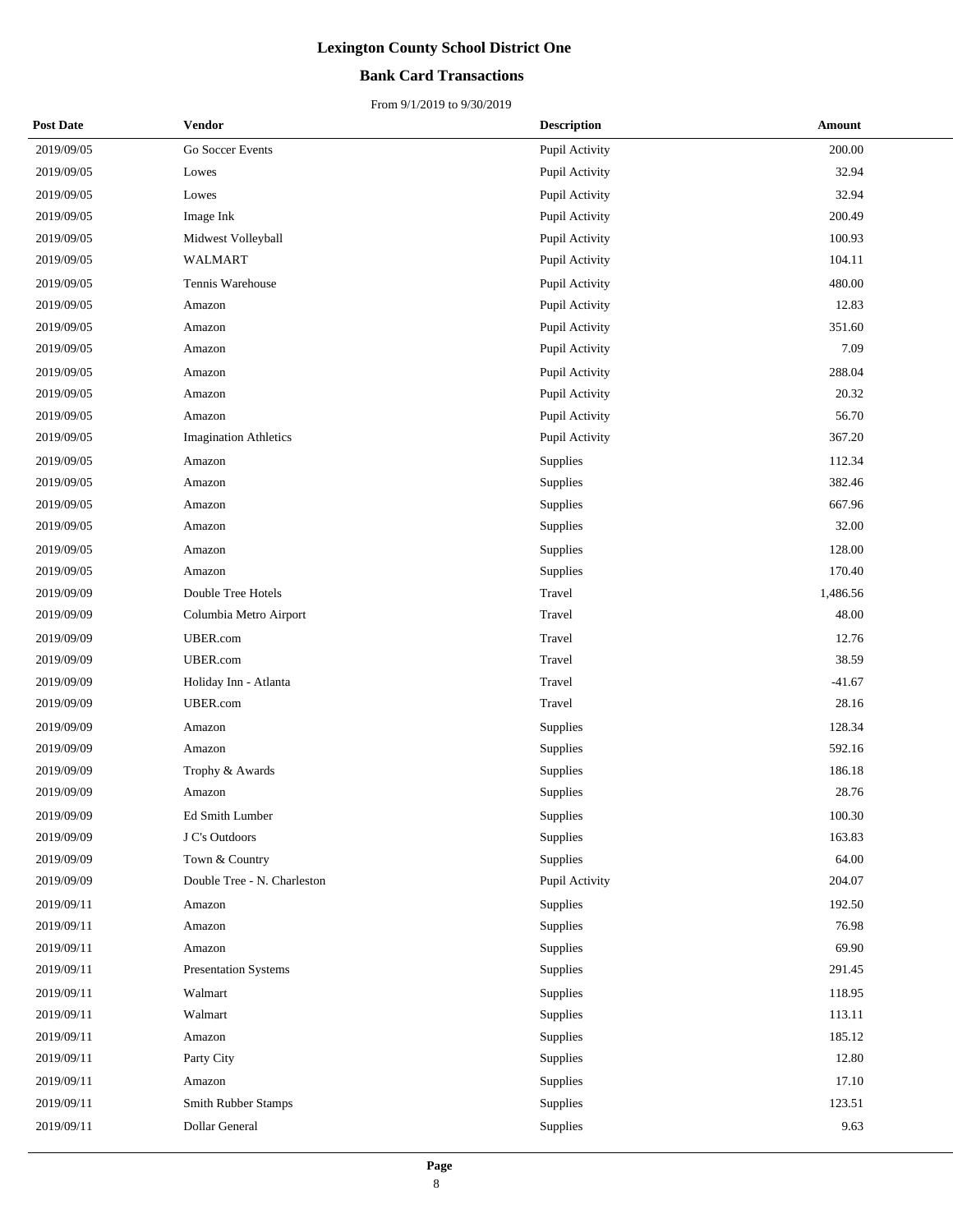## **Bank Card Transactions**

| <b>Post Date</b> | Vendor                     | <b>Description</b>         | Amount   |
|------------------|----------------------------|----------------------------|----------|
| 2019/09/11       | Walmart #4521 Lexington    | Supplies                   | 7.04     |
| 2019/09/11       | Dollar General             | Supplies                   | 10.70    |
| 2019/09/11       | Walmart #4521 Lexington    | Supplies                   | 144.13   |
| 2019/09/11       | Walmart #4521 Lexington    | Supplies                   | 67.26    |
| 2019/09/11       | Walmart #1183              | Supplies                   | 86.48    |
| 2019/09/11       | Walmart # 0881 Lexington   | Supplies                   | 105.69   |
| 2019/09/11       | Amazon Mkpt US             | Supplies                   | 85.54    |
| 2019/09/11       | Amazon                     | Supplies                   | 91.74    |
| 2019/09/11       | Amazon de.                 | Supplies-Immersion         | 391.57   |
| 2019/09/11       | Lowe's credit              | Travel                     | $-17.31$ |
| 2019/09/11       | Lowe's Creit               | Travel                     | $-94.13$ |
| 2019/09/11       | Hobby Lobby #780 Lexington | Travel                     | 78.09    |
| 2019/09/11       | Lowe's #01066 Lexington    | Travel                     | 17.31    |
| 2019/09/11       | Hobby Lobby #780           | Travel                     | 94.13    |
| 2019/09/11       | Lowe's # 01066             | Travel                     | 16.10    |
| 2019/09/11       | South Carolina Association | Supplies                   | 250.00   |
| 2019/09/11       | Lowe's                     | Supplies                   | 51.79    |
| 2019/09/11       | Sunoco                     | Supplies                   | 76.83    |
| 2019/09/11       | Walmart #1164 Columbia SC  | Supplies                   | 5.19     |
| 2019/09/11       | Walker Hardware            | <b>Supplies</b>            | 6.05     |
| 2019/09/11       | Amazon MKtpl               | Supplies                   | 92.55    |
| 2019/09/11       | Pitt Stop                  | Supplies                   | 52.00    |
| 2019/09/11       | Pitt Stop                  | Supplies                   | 56.00    |
| 2019/09/11       | Pitt Stop                  | Supplies                   | 48.00    |
| 2019/09/11       | <b>INK.TECHNOLOGIES</b>    | Supplies                   | 80.89    |
| 2019/09/11       | B&H                        | Supplies                   | 116.63   |
| 2019/09/11       | <b>AMAZON</b>              | Supplies                   | 35.80    |
| 2019/09/11       | <b>AMAZON</b>              | Supplies                   | 54.18    |
| 2019/09/11       | <b>AMAZON</b>              | Supplies                   | 516.62   |
| 2019/09/11       | PITNEY BOWES               | Supplies                   | 241.91   |
| 2019/09/11       | <b>AMAZON</b>              | Supplies                   | 77.02    |
| 2019/09/11       | Walmart                    | Supplies                   | 909.24   |
| 2019/09/11       | Walmart                    | <b>Supplies</b>            | 796.67   |
| 2019/09/11       | Reading Warehouse          | Supplies                   | 166.49   |
| 2019/09/11       | Irmo Recreation Co         | Other Prof & Tech Service  | 86.00    |
| 2019/09/11       | Amazon Mktp                | Other Objects              | 53.40    |
| 2019/09/11       | <b>AMAZON</b>              | <b>Technology Supplies</b> | 28.37    |
| 2019/09/11       | <b>AMAZON</b>              | <b>Technology Supplies</b> | 43.69    |
| 2019/09/11       | <b>Hilton Hotels</b>       | Pupil Activity             | 3.57     |
| 2019/09/11       | Carowinds                  | Pupil Activity             | 100.00   |
| 2019/09/11       | Stenhouse                  | Pupil Activity             | 325.40   |
| 2019/09/18       | Office Depot               | Supplies                   | 139.07   |
| 2019/09/18       | Hotel Beacon, NYC          | Travel                     | 825.51   |
| 2019/09/18       | Marriott Copley Place      | Travel                     | 841.44   |
| 2019/09/18       | Marriott Copley Place      | Travel                     | 280.48   |
|                  |                            |                            |          |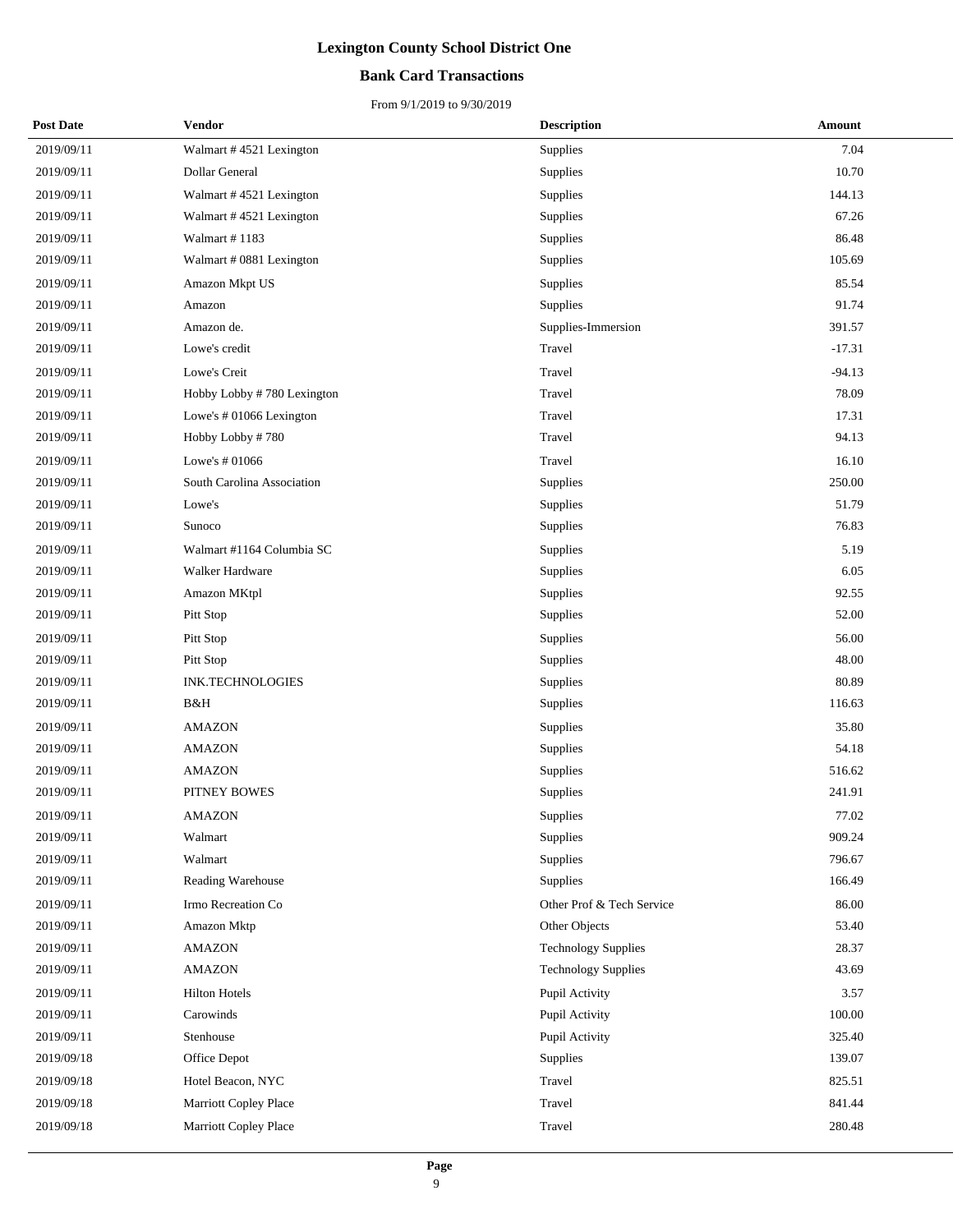### **Bank Card Transactions**

| <b>Post Date</b> | Vendor                | <b>Description</b>  | Amount   |
|------------------|-----------------------|---------------------|----------|
| 2019/09/18       | Amazon                | Supplies            | 174.98   |
| 2019/09/18       | Amazon                | Supplies            | 78.50    |
| 2019/09/18       | Paul C Buff           | Supplies            | 737.08   |
| 2019/09/18       | <b>SCASBO</b>         | Travel              | 255.00   |
| 2019/09/18       | <b>SCASBO</b>         | Travel              | 255.00   |
| 2019/09/18       | <b>Hilton Hotels</b>  | Travel              | 133.28   |
| 2019/09/18       | <b>SCASBO</b>         | Travel              | 395.00   |
| 2019/09/18       | <b>Hilton Hotels</b>  | Travel              | 137.76   |
| 2019/09/18       | <b>SCASBO</b>         | Travel              | 305.00   |
| 2019/09/18       | Amazon                | Supplies            | 12.67    |
| 2019/09/18       | Amazon                | Supplies            | 14.20    |
| 2019/09/18       | Lowe's                | Supplies            | 226.65   |
| 2019/09/18       | Lowe's                | Supplies            | 346.70   |
| 2019/09/18       | Lowe's Foods          | Supplies            | 100.00   |
| 2019/09/18       | Walmart               | Supplies            | 45.37    |
| 2019/09/18       | Ed Smith Lumber       | Supplies            | 21.05    |
| 2019/09/18       | Amazon                | Supplies-Maintenace | 104.16   |
| 2019/09/18       | Harbor Freight Tools  | Supplies            | 128.38   |
| 2019/09/18       | Grecian Gardens       | Other Objects       | 69.42    |
| 2019/09/18       | Kleen Kare Cleaners   | Pupil Activity      | 147.32   |
| 2019/09/18       | Barnes & Noble        | Pupil Activity      | 977.81   |
| 2019/09/18       | Amazon                | Pupil Activity      | 4,200.90 |
| 2019/09/18       | <b>Full Source</b>    | Pupil Activity      | 31.36    |
| 2019/09/18       | West Music            | Pupil Activity      | 146.20   |
| 2019/09/18       | <b>JW</b> Pepper      | Pupil Activity      | 533.49   |
| 2019/09/18       | Amazon                | Pupil Activity      | 49.72    |
| 2019/09/18       | Amazon                | Pupil Activity      | 18.14    |
| 2019/09/18       | Amazon                | Pupil Activity      | 41.09    |
| 2019/09/18       | Amazon                | Pupil Activity      | 6.29     |
| 2019/09/18       | Amazon                | Pupil Activity      | 71.35    |
| 2019/09/19       | Auto Zone             | Supplies-Maintenace | 125.04   |
| 2019/09/19       | WinSupply             | Supplies-Maintenace | 22.87    |
| 2019/09/19       | <b>Tractor Supply</b> | Supplies-Maintenace | 26.55    |
| 2019/09/19       | WinSupply             | Supplies-Maintenace | 22.42    |
| 2019/09/19       | AutoZone              | Supplies-Maintenace | 125.04   |
| 2019/09/19       | Shell                 | Supplies-Maintenace | 108.29   |
| 2019/09/19       | Lexigton True Value   | Supplies-Maintenace | 26.74    |
| 2019/09/19       | Shell Oil             | Supplies-Maintenace | 82.26    |
| 2019/09/19       | Sherwin Williams      | Supplies-Maintenace | 201.40   |
| 2019/09/19       | A-Z Lawnmower         | Supplies-Maintenace | 17.49    |
| 2019/09/19       | <b>Batteries Plus</b> | Supplies-Maintenace | 119.35   |
| 2019/09/19       | <b>Batteries Plus</b> | Supplies-Maintenace | 72.23    |
| 2019/09/19       | Home Depot            | Supplies-Maintenace | 24.11    |
| 2019/09/19       | <b>CES</b>            | Supplies-Maintenace | 214.40   |
| 2019/09/19       | Smith & Jones         | Supplies-Maintenace | 134.77   |
|                  |                       |                     |          |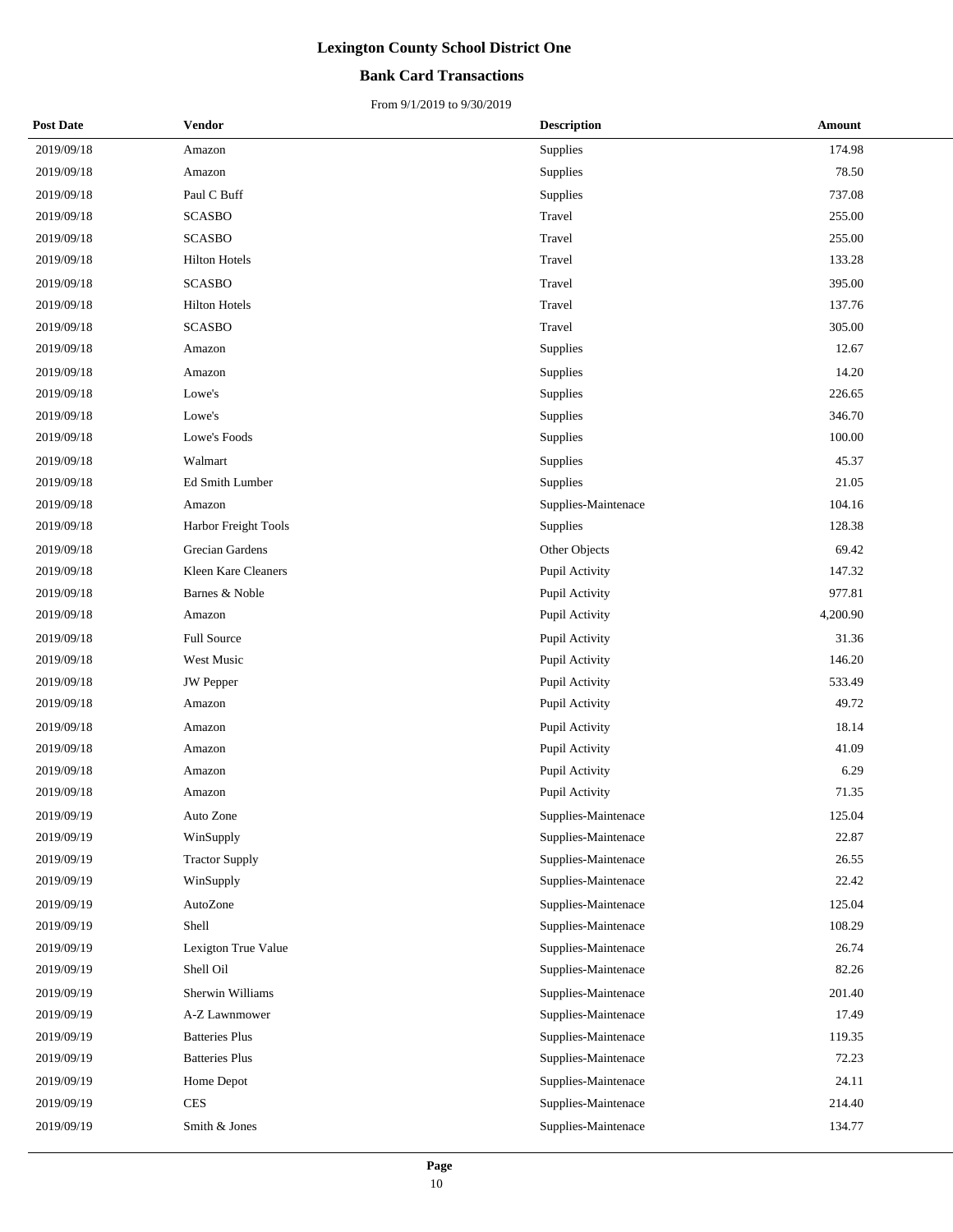### **Bank Card Transactions**

| <b>Post Date</b> | Vendor                  | <b>Description</b>        | Amount |
|------------------|-------------------------|---------------------------|--------|
| 2019/09/19       | Sherwin Williams        | Supplies-Maintenace       | 86.57  |
| 2019/09/19       | <b>CES</b>              | Supplies-Maintenace       | 27.03  |
| 2019/09/19       | <b>CES</b>              | Supplies-Maintenace       | 74.47  |
| 2019/09/19       | Cable & Connections     | Supplies-Maintenace       | 13.61  |
| 2019/09/19       | <b>CES</b>              | Supplies-Maintenace       | 68.20  |
| 2019/09/19       | Lowe's                  | Supplies-Maintenace       | 22.03  |
| 2019/09/19       | Auto Zone               | Supplies-Maintenace       | 174.40 |
| 2019/09/19       | Amazon                  | Supplies-Maintenace       | 222.92 |
| 2019/09/19       | Southern Lubricants     | Supplies-Maintenace       | 205.29 |
| 2019/09/19       | Ferguson                | Supplies-Maintenace       | 133.93 |
| 2019/09/19       | Gateway                 | Supplies-Maintenace       | 133.63 |
| 2019/09/19       | Ferguson                | Supplies-Maintenace       | 16.42  |
| 2019/09/19       | Sherwin Williams        | Supplies-Maintenace       | 148.30 |
| 2019/09/19       | <b>LOWES FOODS</b>      | <b>Supplies</b>           | 50.36  |
| 2019/09/19       | Sherwin Williams        | Supplies-Maintenace       | 106.58 |
| 2019/09/19       | Lexington True Value    | Supplies-Maintenace       | 48.96  |
| 2019/09/19       | Sparrow & Kennedy       | Supplies-Maintenace       | 87.83  |
| 2019/09/19       | Sherwin Williams        | Supplies-Maintenace       | 90.39  |
| 2019/09/19       | Lowe's                  | Supplies-Maintenace       | 44.69  |
| 2019/09/19       | Cox Tire                | Supplies-Maintenace       | 197.36 |
| 2019/09/19       | CK Supply               | Supplies-Maintenace       | 166.24 |
| 2019/09/19       | Smith & Jones           | Supplies-Maintenace       | 72.30  |
| 2019/09/19       | Amazon                  | Supplies-Maintenace       | 222.92 |
| 2019/09/19       | Smith & Jones           | Supplies-Maintenace       | 77.04  |
| 2019/09/19       | A-Z Lawnmower           | Supplies-Maintenace       | 69.80  |
| 2019/09/19       | Lowe's                  | Supplies-Maintenace       | 46.12  |
| 2019/09/19       | Robert Brooks & Assoc.  | Supplies-Maintenace       | 33.00  |
| 2019/09/19       | Ed Smith Lumber         | Supplies-Maintenace       | 92.45  |
| 2019/09/19       | Enlows                  | Supplies-Maintenace       | 59.65  |
| 2019/09/19       | <b>Batteries Plus</b>   | Supplies-Maintenace       | 110.85 |
| 2019/09/19       | Ferguson                | Supplies-Maintenace       | 80.46  |
| 2019/09/19       | Cox Tire                | Supplies-Maintenace       | 99.14  |
| 2019/09/19       | <b>NAPA</b>             | Supplies-Maintenace       | 139.09 |
| 2019/09/19       | Sporty's                | Supplies-Maintenace       | 96.50  |
| 2019/09/19       | Lowe's                  | Supplies-Maintenace       | 61.71  |
| 2019/09/19       | Lowe's                  | Supplies-Maintenace       | 17.14  |
| 2019/09/19       | <b>CES</b>              | Supplies-Maintenace       | 185.03 |
| 2019/09/19       | Catoes                  | Supplies-Maintenace       | 48.60  |
| 2019/09/19       | Cox Tire                | Repairs and Maintenance   | 27.67  |
| 2019/09/19       | Amazon                  | Supplies-Maintenace       | 222.91 |
| 2019/09/19       | Lowe's                  | Supplies-Maintenace       | 27.76  |
| 2019/09/19       | Fred Pryor Career Track | Travel                    | 179.00 |
| 2019/09/19       | Geiger                  | Printing and Binding      | 878.84 |
| 2019/09/19       | <b>SLED</b>             | Other Prof & Tech Service | 442.00 |
| 2019/09/19       | <b>AZURA</b>            | Other Prof & Tech Service | 534.75 |
|                  |                         |                           |        |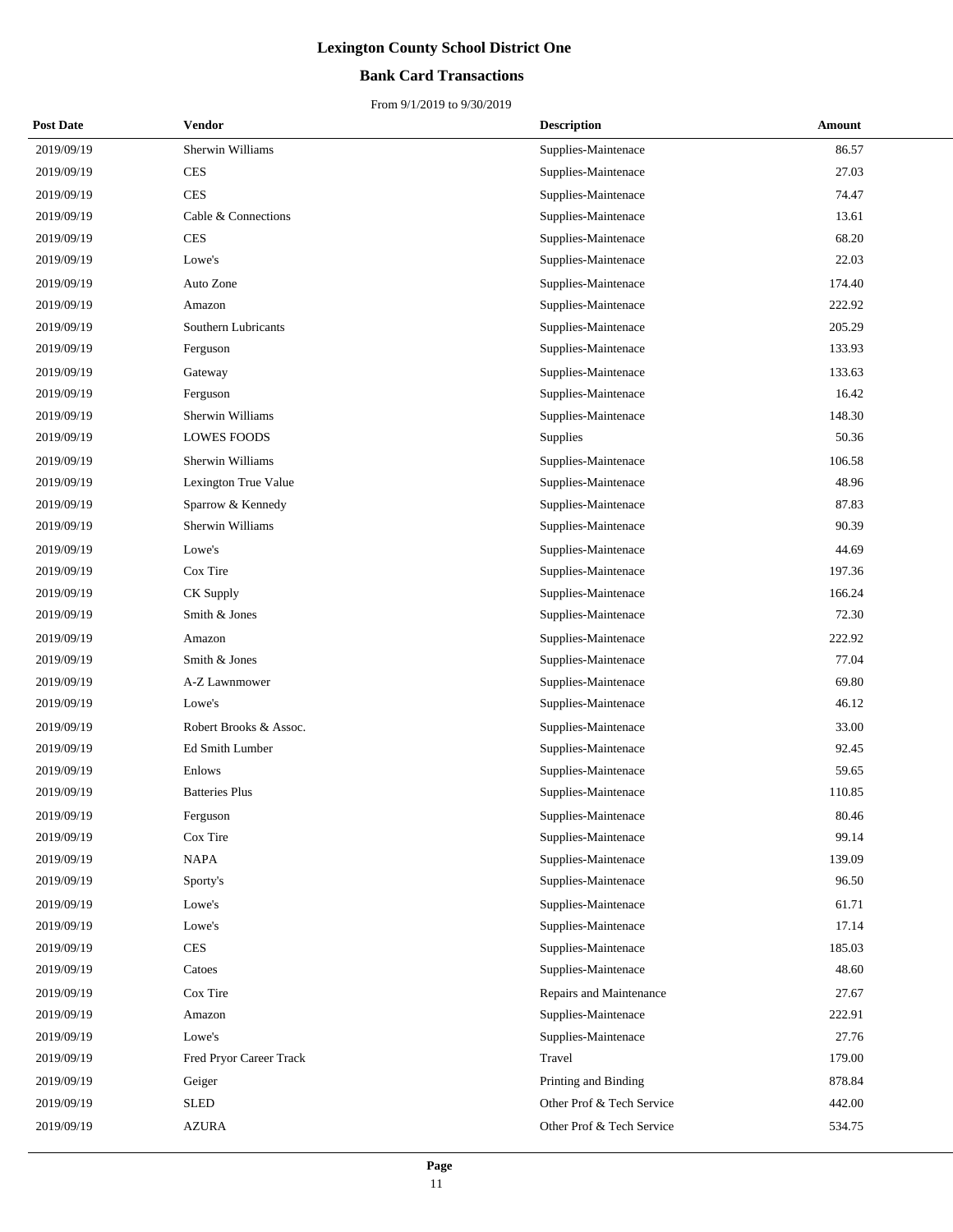### **Bank Card Transactions**

| <b>Post Date</b> | <b>Vendor</b>              | <b>Description</b>      | Amount   |
|------------------|----------------------------|-------------------------|----------|
| 2019/09/19       | <b>AMAZON</b>              | Dues and Fees           | 127.33   |
| 2019/09/19       | Sam's                      | Other Objects           | 274.64   |
| 2019/09/19       | Walmart                    | Pupil Activity          | 146.85   |
| 2019/09/19       | Amazon.com                 | Pupil Activity          | 224.55   |
| 2019/09/20       | Amazon.com                 | <b>Supplies</b>         | 92.33    |
| 2019/09/20       | Flocabulary                | Supplies                | 96.00    |
| 2019/09/20       | Amazon.com credit voucher  | Supplies                | $-24.82$ |
| 2019/09/20       | Cox Tire                   | Repairs and Maintenance | 25.95    |
| 2019/09/20       | Lowe's                     | Supplies-Maintenace     | 9.32     |
| 2019/09/20       | Shell Oil                  | Supplies-Maintenace     | 116.25   |
| 2019/09/20       | <b>Rental Resource</b>     | Rentals                 | 52.97    |
| 2019/09/20       | Office Depot               | Supplies-Maintenace     | 19.25    |
| 2019/09/20       | Home Depot                 | Supplies-Maintenace     | 25.99    |
| 2019/09/20       | Ferguson                   | Supplies-Maintenace     | 25.27    |
| 2019/09/20       | Sherwin Williams           | Supplies-Maintenace     | 63.65    |
| 2019/09/20       | Home Depot                 | Supplies-Maintenace     | 69.31    |
| 2019/09/20       | Sherwin Williams           | Supplies-Maintenace     | 48.40    |
| 2019/09/20       | Lowe's                     | Supplies-Maintenace     | 9.93     |
| 2019/09/20       | <b>CES</b>                 | Supplies-Maintenace     | 253.59   |
| 2019/09/20       | Ferguson                   | Supplies-Maintenace     | 28.57    |
| 2019/09/20       | <b>CES</b>                 | Supplies-Maintenace     | 68.75    |
| 2019/09/20       | <b>CES</b>                 | Supplies-Maintenace     | 27.94    |
| 2019/09/20       | Sherwin Williams           | Supplies-Maintenace     | 141.45   |
| 2019/09/20       | Gateway                    | Supplies-Maintenace     | 153.01   |
| 2019/09/20       | <b>CES</b>                 | Supplies-Maintenace     | 60.45    |
| 2019/09/20       | Lowe's                     | Supplies-Maintenace     | 41.73    |
| 2019/09/20       | <b>ADI</b>                 | Supplies-Maintenace     | 142.53   |
| 2019/09/20       | Amazon                     | Supplies-Maintenace     | 162.89   |
| 2019/09/20       | Lowe's                     | Supplies-Maintenace     | 117.50   |
| 2019/09/20       | Smith & Jones              | Supplies-Maintenace     | 169.48   |
| 2019/09/20       | Lowe's                     | Supplies-Maintenace     | 98.40    |
| 2019/09/20       | Lexington True Value       | Supplies-Maintenace     | 40.93    |
| 2019/09/20       | Lowe's                     | Supplies-Maintenace     | 40.73    |
| 2019/09/20       | Lowe's                     | Supplies-Maintenace     | 117.50   |
| 2019/09/20       | Lowe's                     | Supplies                | 202.68   |
| 2019/09/20       | Shell                      | Supplies                | 32.00    |
| 2019/09/20       | Shell                      | Supplies                | 26.50    |
| 2019/09/20       | Lowe's                     | Supplies                | 45.19    |
| 2019/09/20       | Carts Plus                 | Supplies-Maintenace     | 102.67   |
| 2019/09/20       | Cox tire                   | Repairs and Maintenance | 27.67    |
| 2019/09/20       | Sherwin Williams           | Supplies-Maintenace     | 44.92    |
| 2019/09/20       | <b>Pine Press Printing</b> | Pupil Activity          | 26.22    |
| 2019/09/20       | Amazon.com                 | Pupil Activity          | 17.58    |
| 2019/09/23       | <b>AMAZON</b>              | Supplies                | 33.14    |
| 2019/09/23       | Hobby Lobby                | Supplies                | 35.45    |
|                  |                            |                         |          |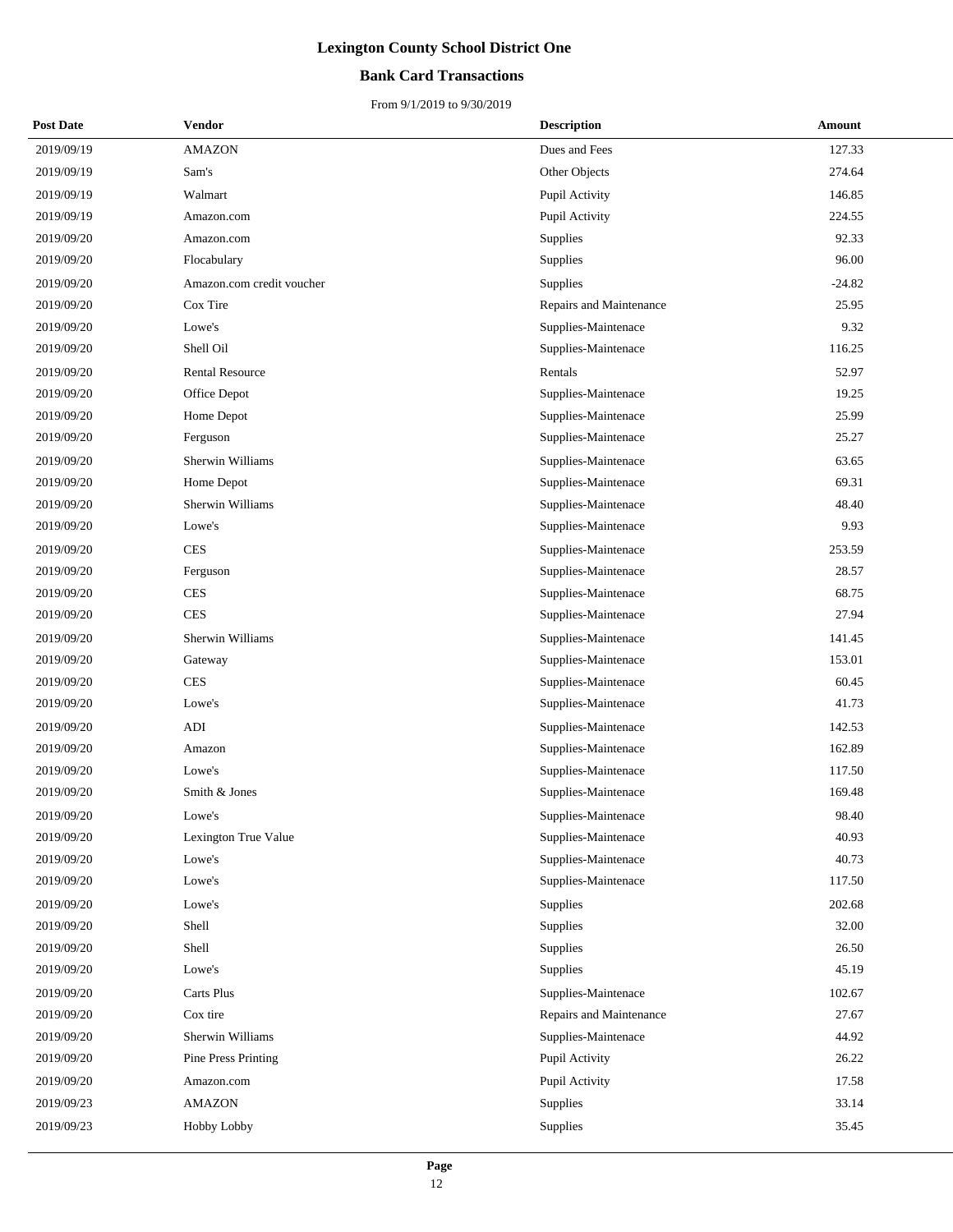## **Bank Card Transactions**

| <b>Post Date</b> | Vendor                          | <b>Description</b> | <b>Amount</b> |
|------------------|---------------------------------|--------------------|---------------|
| 2019/09/23       | <b>AMAZON</b>                   | Supplies           | 74.84         |
| 2019/09/23       | <b>AMAZON</b>                   | Supplies           | 33.52         |
| 2019/09/23       | <b>AMAZON</b>                   | Supplies           | 26.74         |
| 2019/09/23       | Amazon                          | Supplies           | 12.82         |
| 2019/09/23       | SpecialistID                    | Supplies           | 330.63        |
| 2019/09/23       | Amazon                          | Supplies           | 17.10         |
| 2019/09/23       | Amazon                          | Supplies           | 288.19        |
| 2019/09/23       | Jones School Supply             | Supplies           | 101.02        |
| 2019/09/23       | Award Emblem                    | Supplies           | 27.19         |
| 2019/09/23       | Amazon                          | Supplies           | 22.44         |
| 2019/09/23       | Amazon                          | Supplies           | 25.33         |
| 2019/09/23       | Lowes                           | Supplies           | 24.31         |
| 2019/09/23       | 4Imprint                        | Supplies           | 324.98        |
| 2019/09/23       | Walmart                         | Supplies           | 37.59         |
| 2019/09/23       | Amazon                          | Supplies           | 72.77         |
| 2019/09/23       | Trophy & Award                  | Supplies           | 11.77         |
| 2019/09/23       | <b>IGA</b>                      | Supplies           | 7.39          |
| 2019/09/23       | <b>CHEF STORE</b>               | Supplies           | 191.33        |
| 2019/09/23       | LOWES                           | Supplies           | 53.07         |
| 2019/09/23       | <b>AMAZON</b>                   | Supplies           | 288.65        |
| 2019/09/23       | SHELL OIL                       | Supplies           | 64.00         |
| 2019/09/23       | TRUE VALUE                      | Supplies           | 10.69         |
| 2019/09/23       | <b>CHEFSTORE</b>                | Supplies           | 295.83        |
| 2019/09/23       | <b>AMAZON</b>                   | Supplies           | 363.50        |
| 2019/09/23       | AED SUPERSTORE                  | Supplies           | 361.66        |
| 2019/09/23       | Amazon                          | Supplies           | 855.96        |
| 2019/09/23       | <b>AMAZON</b>                   | Supplies           | 131.39        |
| 2019/09/23       | <b>NYT</b>                      | Periodicals        | 4.00          |
| 2019/09/23       | Learning Forward                | Dues and Fees      | 69.00         |
| 2019/09/23       | Amazon                          | Supplies           | 318.56        |
| 2019/09/23       | Office Depot                    | Supplies           | 49.72         |
| 2019/09/23       | Amazon                          | Supplies           | 26.73         |
| 2019/09/23       | Target                          | Supplies           | 53.29         |
| 2019/09/23       | <b>Grant Professional Assoc</b> | Dues and Fees      | 245.00        |
| 2019/09/23       | <b>GFOASC</b>                   | Dues and Fees      | 130.00        |
| 2019/09/23       | GFOASC-Credit Voucher           | Dues and Fees      | $-30.00$      |
| 2019/09/23       | PINE PRESS OF LEXINGTON         | Supplies           | 57.19         |
| 2019/09/23       | <b>AMAZON</b>                   | Supplies           | 136.95        |
| 2019/09/23       | <b>AMAZON</b>                   | Supplies           | 113.37        |
| 2019/09/23       | <b>AMAZON</b>                   | Supplies           | 22.44         |
| 2019/09/23       | AMAZON                          | Supplies           | 51.36         |
| 2019/09/23       | <b>AMAZON</b>                   | Supplies           | 5.79          |
| 2019/09/23       | <b>ENLOWS</b>                   | Supplies           | 14.74         |
| 2019/09/23       | LOWES FOOD//FUEL                | Supplies           | 51.80         |
| 2019/09/23       | MURPHY EXPRESS                  | Supplies           | 51.34         |
|                  |                                 |                    |               |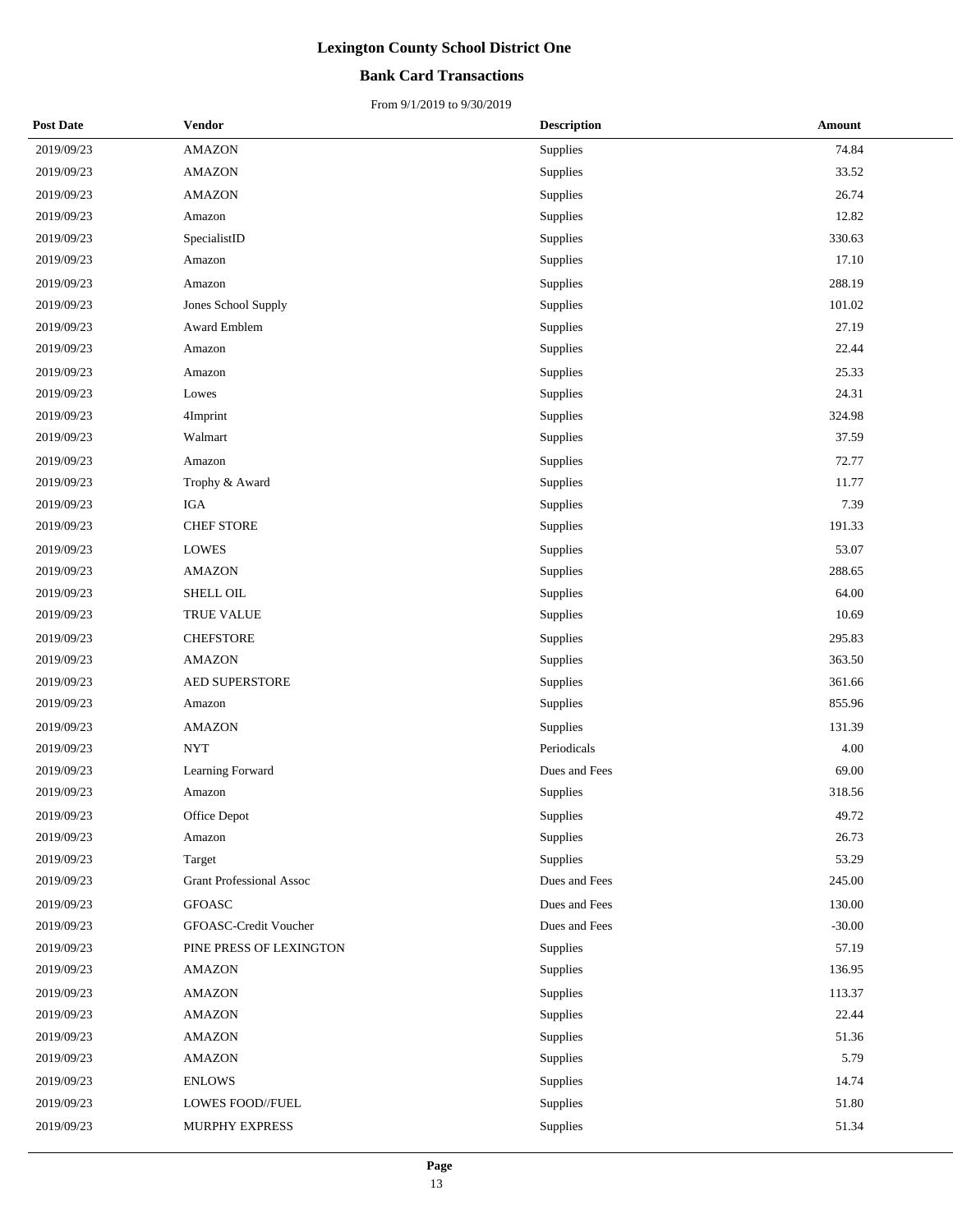## **Bank Card Transactions**

| <b>Post Date</b> | Vendor                         | <b>Description</b>         | Amount |
|------------------|--------------------------------|----------------------------|--------|
| 2019/09/23       | ACE HARDWARE                   | Supplies                   | 20.32  |
| 2019/09/23       | Walmart                        | Supplies                   | 48.72  |
| 2019/09/23       | Amazon                         | Supplies-Maintenace        | 673.75 |
| 2019/09/23       | Ed Smith Lumber                | Supplies                   | 24.95  |
| 2019/09/23       | Derricks Service Center        | Supplies                   | 60.00  |
| 2019/09/23       | Lowes paint, tape, handers, ke | Supplies                   | 97.72  |
| 2019/09/23       | <b>Rental Resource</b>         | Supplies                   | 401.25 |
| 2019/09/23       | Triangle Safe & Lock           | Supplies                   | 6.42   |
| 2019/09/23       | <b>Murphy Express</b>          | Supplies                   | 90.59  |
| 2019/09/23       | Lowes                          | Supplies                   | 43.63  |
| 2019/09/23       | Lowes                          | Supplies                   | 64.03  |
| 2019/09/23       | Triangle Safe & Lock           | Supplies                   | 9.63   |
| 2019/09/23       | Lowes                          | Supplies                   | 83.44  |
| 2019/09/23       | Office Depot                   | Supplies                   | 70.56  |
| 2019/09/23       | <b>Embassy Suites</b>          | Travel                     | 348.44 |
| 2019/09/23       | Praxis                         | Other Prof & Tech Service  | 146.00 |
| 2019/09/23       | <b>SLED</b>                    | Other Prof & Tech Service  | 832.00 |
| 2019/09/23       | <b>SCSBA</b>                   | Other Prof & Tech Service  | 190.00 |
| 2019/09/23       | Amazon                         | Supplies                   | 194.40 |
| 2019/09/23       | Amazon                         | Supplies                   | 9.62   |
| 2019/09/23       | Dollar General                 | Supplies                   | 1.07   |
| 2019/09/23       | Walmart                        | Supplies                   | 40.88  |
| 2019/09/23       | Walmart                        | Supplies                   | 5.34   |
| 2019/09/23       | Hobby Lobby                    | Supplies                   | 14.71  |
| 2019/09/23       | <b>Survey Monkey</b>           | <b>Technology Supplies</b> | 39.59  |
| 2019/09/23       | Lexington Florist              | Other Objects              | 498.08 |
| 2019/09/23       | LMC Leadership Solutions - Pay | Travel                     | 600.00 |
| 2019/09/23       | School Health Corp             | Supplies                   | 722.10 |
| 2019/09/23       | Food Lion                      | Food                       | 5.98   |
| 2019/09/23       | Lowes Foods                    | Food                       | 25.12  |
| 2019/09/23       | BiLo                           | Food                       | 18.58  |
| 2019/09/23       | Lowes Foods                    | Food                       | 80.88  |
| 2019/09/23       | CES Lexington                  | Supplies                   | 285.48 |
| 2019/09/23       | Walker Hardware                | Supplies                   | 4.04   |
| 2019/09/23       | Webstaurant                    | Supplies                   | 26.88  |
| 2019/09/23       | Webstaurant                    | Supplies                   | 30.30  |
| 2019/09/23       | Lowes Foods                    | Food                       | 28.36  |
| 2019/09/23       | Amazon                         | Pupil Activity             | 162.30 |
| 2019/09/23       | Walmart                        | Pupil Activity             | 235.27 |
| 2019/09/23       | <b>LOWES FOODS</b>             | Pupil Activity             | 89.92  |
| 2019/09/23       | <b>LOWES FOODS</b>             | Pupil Activity             | 37.08  |
| 2019/09/23       | <b>EXXONMOBIL</b>              | Pupil Activity             | 44.06  |
| 2019/09/23       | Walmart                        | Pupil Activity             | 6.70   |
| 2019/09/23       | Sally Beauty                   | Pupil Activity             | 19.74  |
| 2019/09/23       | Walmart                        | Pupil Activity             | 29.24  |
|                  |                                |                            |        |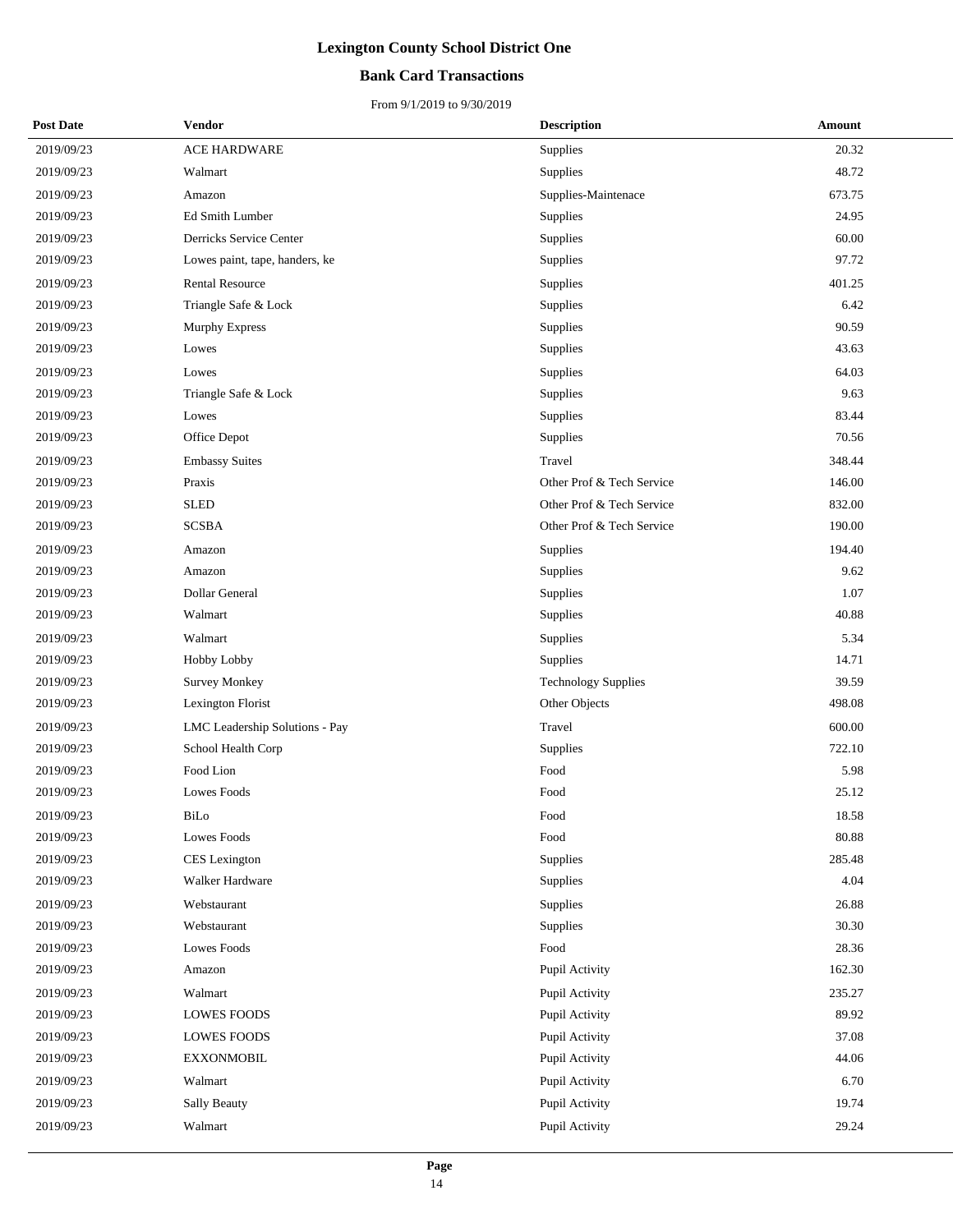## **Bank Card Transactions**

| <b>Post Date</b> | Vendor                   | <b>Description</b> | <b>Amount</b> |
|------------------|--------------------------|--------------------|---------------|
| 2019/09/23       | <b>SHELL</b>             | Pupil Activity     | 8.23          |
| 2019/09/23       | <b>GOT SOCCER EVENTS</b> | Pupil Activity     | 650.00        |
| 2019/09/24       | <b>AMAZON</b>            | Supplies           | 128.39        |
| 2019/09/24       | Wal Mart                 | Supplies           | 78.13         |
| 2019/09/24       | Walmart                  | Supplies           | 105.61        |
| 2019/09/24       | Amazon                   | Supplies           | 134.76        |
| 2019/09/24       | PINE PRESS               | Supplies           | 48.15         |
| 2019/09/24       | <b>LOWES</b>             | Supplies           | 34.72         |
| 2019/09/24       | <b>AMAZON</b>            | Supplies           | 18.18         |
| 2019/09/24       | Amazon.com               | Supplies           | 69.28         |
| 2019/09/24       | Amazon.com               | Supplies           | 85.12         |
| 2019/09/24       | Amazon.com               | Supplies           | 191.92        |
| 2019/09/24       | Amazon.com               | Supplies           | 156.09        |
| 2019/09/24       | Amazon.com               | Supplies           | 57.70         |
| 2019/09/24       | Walmart                  | Supplies           | 44.26         |
| 2019/09/24       | <b>US Post Office</b>    | Supplies           | 275.00        |
| 2019/09/24       | Amazon                   | Supplies           | 13.90         |
| 2019/09/24       | AMAZON                   | Supplies           | 8.99          |
| 2019/09/24       | <b>AMAZON</b>            | Supplies           | 56.24         |
| 2019/09/24       | Amazon.com               | Supplies           | 192.58        |
| 2019/09/24       | Amazon.com               | Supplies           | 145.38        |
| 2019/09/24       | Amazon.com               | Supplies           | 87.24         |
| 2019/09/24       | Amazon.com               | Supplies           | 74.65         |
| 2019/09/24       | <b>AED Superstore</b>    | Supplies           | 73.88         |
| 2019/09/24       | Smore.com                | Supplies           | 109.00        |
| 2019/09/24       | Amazon                   | Supplies           | 6.38          |
| 2019/09/24       | Dollar Tree              | Supplies           | 7.49          |
| 2019/09/24       | Amazon                   | Supplies           | 88.60         |
| 2019/09/24       | Amazon                   | Supplies           | 5.87          |
| 2019/09/24       | Amazon                   | Supplies           | 40.30         |
| 2019/09/24       | Amazon                   | Supplies           | 6.40          |
| 2019/09/24       | Amazon                   | Supplies           | 5.85          |
| 2019/09/24       | Amazon                   | Supplies           | 5.86          |
| 2019/09/24       | Sam's Club               | Supplies           | 383.35        |
| 2019/09/24       | Delta Airlines           | Travel             | 129.96        |
| 2019/09/24       | Delta airlines           | Travel             | 483.00        |
| 2019/09/24       | Amazon MarketPlace       | Supplies           | 64.75         |
| 2019/09/24       | Unknown charge           | Supplies           | 107.52        |
| 2019/09/24       | Amazon                   | Supplies           | 24.68         |
| 2019/09/24       | amazon                   | Supplies           | 32.07         |
| 2019/09/24       | amazon                   | Supplies           | 10.69         |
| 2019/09/24       | Lexington True value     | Supplies           | 8.13          |
| 2019/09/24       | amazon                   | Supplies           | 21.38         |
| 2019/09/24       | amazon                   | Supplies           | 10.69         |
| 2019/09/24       | Another Printer          | Supplies           | 837.29        |
|                  |                          |                    |               |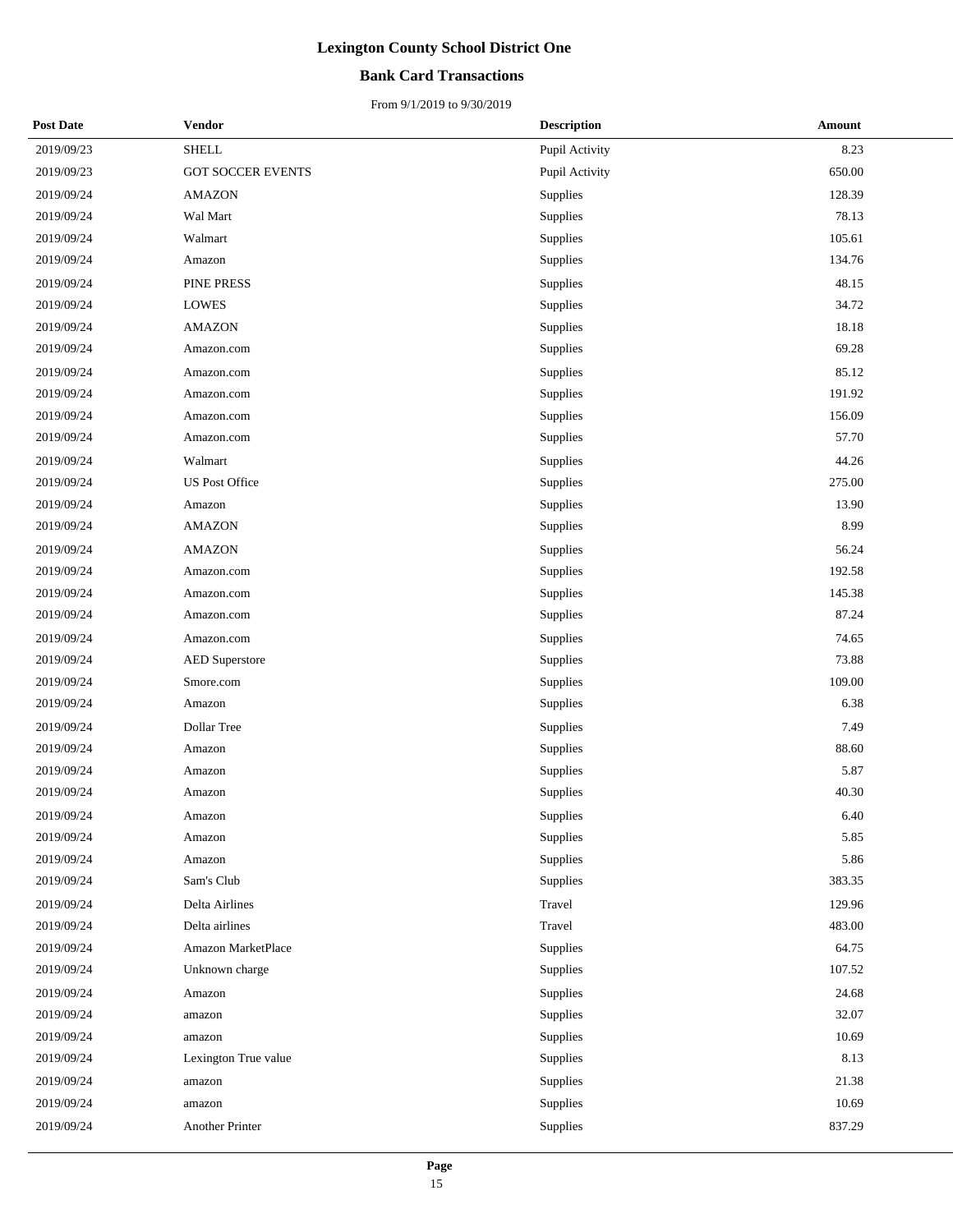### **Bank Card Transactions**

| <b>Post Date</b> | Vendor                         | <b>Description</b>    | Amount   |
|------------------|--------------------------------|-----------------------|----------|
| 2019/09/24       | Amazon                         | Supplies              | 143.63   |
| 2019/09/24       | amazon                         | Supplies              | 70.61    |
| 2019/09/24       | amazon                         | Supplies              | 202.20   |
| 2019/09/24       | 7-eleven                       | Supplies              | 22.20    |
| 2019/09/24       | amazon                         | Supplies              | 113.16   |
| 2019/09/24       | Vistaprint                     | Supplies              | 33.47    |
| 2019/09/24       | amazon                         | Supplies              | 48.46    |
| 2019/09/24       | Lowe's                         | Supplies              | 185.12   |
| 2019/09/24       | Amazon                         | Supplies              | 53.49    |
| 2019/09/24       | amazon                         | Supplies              | 19.16    |
| 2019/09/24       | Lowe's                         | Supplies              | 306.34   |
| 2019/09/24       | Hispanicher                    | Supplies              | 28.85    |
| 2019/09/24       | <b>USPS</b>                    | Supplies              | 275.00   |
| 2019/09/24       | Amazon                         | Supplies              | 64.16    |
| 2019/09/24       | amazon                         | Supplies              | 49.02    |
| 2019/09/24       | amazon                         | Supplies              | 135.22   |
| 2019/09/24       | amazon                         | Supplies              | 34.51    |
| 2019/09/24       | amazon                         | Supplies              | 21.38    |
| 2019/09/24       | Office Depot                   | Supplies              | 85.01    |
| 2019/09/24       | Amazon                         | Supplies              | 74.83    |
| 2019/09/24       | Office Depot                   | Supplies              | 74.78    |
| 2019/09/24       | Walmart                        | Supplies              | 13.49    |
| 2019/09/24       | THE READING WRITING PROJECT RE | Inst Prog Improvement | 650.00   |
| 2019/09/24       | <b>DELTA</b>                   | Inst Prog Improvement | 589.80   |
| 2019/09/24       | THE READING WRITING PROJECT RE | Inst Prog Improvement | 650.00   |
| 2019/09/24       | <b>DELTA</b>                   | Inst Prog Improvement | 196.60   |
| 2019/09/24       | <b>DELTA</b>                   | Inst Prog Improvement | 1,012.00 |
| 2019/09/24       | THE READING WRITING PROJECT RE | Inst Prog Improvement | 650.00   |
| 2019/09/24       | THE READING WRITING PROJECT RE | Inst Prog Improvement | 650.00   |
| 2019/09/24       | <b>AMAZON</b>                  | Supplies              | 41.26    |
| 2019/09/24       | Amazon.com                     | Supplies              | 8.01     |
| 2019/09/24       | Amazon.com                     | Supplies              | 6.98     |
| 2019/09/24       | School Health Corp             | Supplies              | 257.70   |
| 2019/09/24       | Amazon.com                     | Supplies              | 76.71    |
| 2019/09/24       | Amazon.com                     | Supplies              | 20.58    |
| 2019/09/24       | School Health Corp             | Supplies              | 185.79   |
| 2019/09/24       | Sam's Club                     | Supplies              | 42.69    |
| 2019/09/24       | Amazon                         | Supplies              | 14.84    |
| 2019/09/24       | Walmart                        | Supplies              | 54.99    |
| 2019/09/24       | JR. LIBRARY GUILD              | Library Books         | 519.49   |
| 2019/09/24       | Amazon MarketPlace             | Library Books         | 34.14    |
| 2019/09/24       | Amazon MarketPlace             | <b>Library Books</b>  | 34.78    |
| 2019/09/24       | Amazon MarketPlace             | Library Books         | 23.87    |
| 2019/09/24       | Amazon MarketPlace             | Library Books         | 16.22    |
| 2019/09/24       | Amazon MarketPlace             | Library Books         | 30.48    |
|                  |                                |                       |          |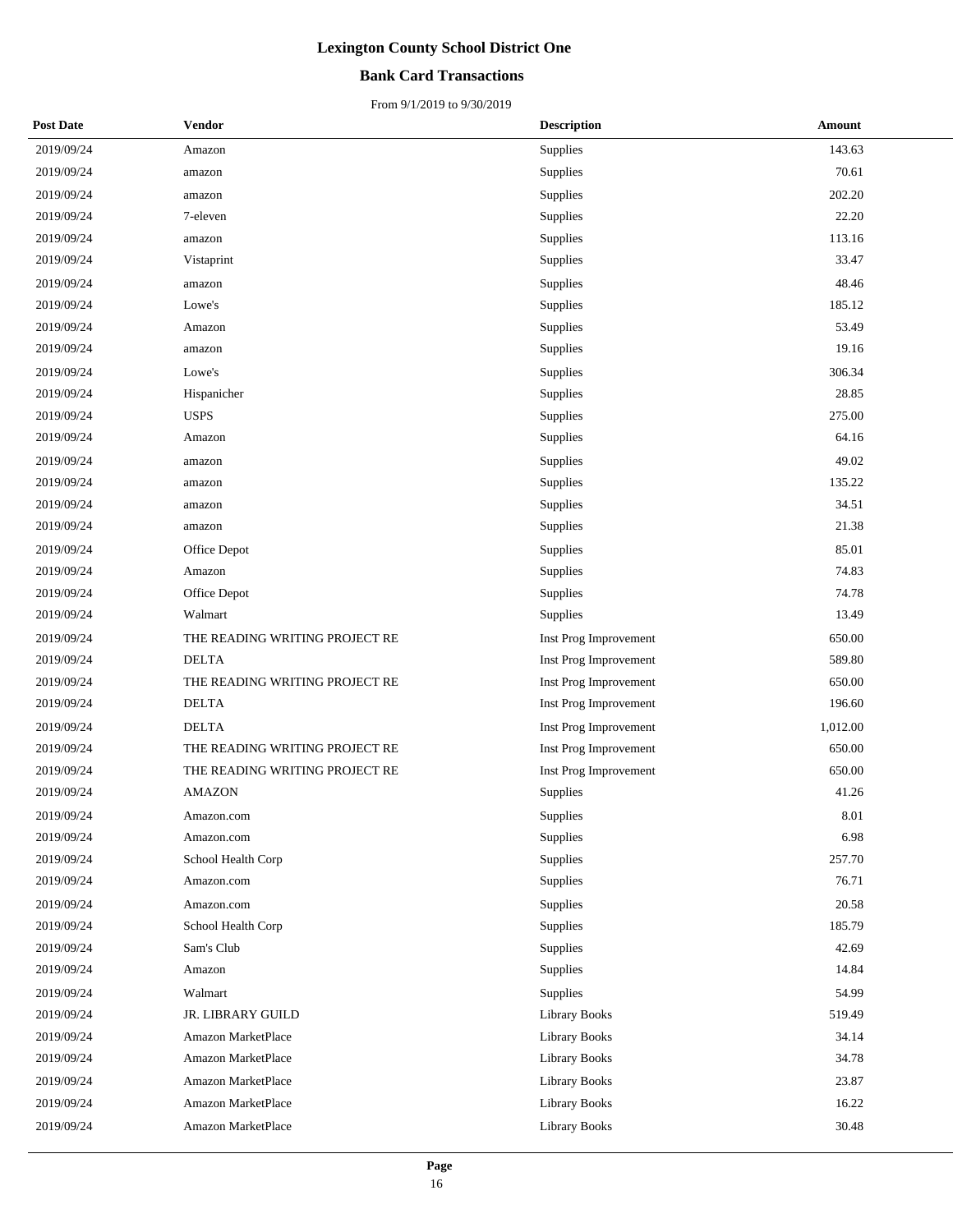## **Bank Card Transactions**

| <b>Post Date</b> | Vendor                         | <b>Description</b>         | Amount   |
|------------------|--------------------------------|----------------------------|----------|
| 2019/09/24       | Amazon MarketPlace             | <b>Library Books</b>       | 23.32    |
| 2019/09/24       | Amazon MarketPlace             | Library Books              | 99.60    |
| 2019/09/24       | Amazon MarketPlace             | <b>Library Books</b>       | 20.86    |
| 2019/09/24       | SC Association of School Psych | Travel                     | 300.00   |
| 2019/09/24       | SC Association of Psychologist | Travel                     | 45.00    |
| 2019/09/24       | Inspire Your People.com        | Supplies                   | 1,115.60 |
| 2019/09/24       | Office Depot                   | Supplies                   | 368.02   |
| 2019/09/24       | EdLeader 21                    | Supplies                   | 699.00   |
| 2019/09/24       | <b>AMAZON</b>                  | Supplies                   | 75.41    |
| 2019/09/24       | PINE PRESS                     | Supplies                   | 208.18   |
| 2019/09/24       | Lowes                          | Supplies                   | 274.83   |
| 2019/09/24       | <b>CIRCLE K</b>                | Supplies                   | 36.10    |
| 2019/09/24       | <b>LOWES</b>                   | Supplies                   | 6.92     |
| 2019/09/24       | <b>LOWES</b>                   | Supplies                   | 40.32    |
| 2019/09/24       | <b>AMAZON</b>                  | Supplies                   | 13.90    |
| 2019/09/24       | <b>AMAZON</b>                  | Supplies                   | 26.74    |
| 2019/09/24       | BestBuy.com                    | <b>Supplies</b>            | 42.78    |
| 2019/09/24       | BestBuy.com                    | Supplies                   | 90.94    |
| 2019/09/24       | Pitt Stop                      | <b>Supplies</b>            | 31.70    |
| 2019/09/24       | Lowe's                         | Supplies                   | 120.74   |
| 2019/09/24       | Office Depot                   | Supplies                   | 253.95   |
| 2019/09/24       | Office Depot                   | Supplies                   | 155.98   |
| 2019/09/24       | Kleen Kare Cleaners            | Supplies                   | 17.90    |
| 2019/09/24       | Office Depot                   | Supplies                   | 35.30    |
| 2019/09/24       | <b>SMORE</b>                   | <b>Technology Supplies</b> | 79.00    |
| 2019/09/24       | AASPA                          | Dues and Fees              | 550.00   |
| 2019/09/24       | Publix                         | Other Objects              | 45.22    |
| 2019/09/24       | Amazon                         | Supplies                   | 75.26    |
| 2019/09/24       | Publix                         | Supplies                   | 46.80    |
| 2019/09/24       | Publix                         | Other Objects              | 149.78   |
| 2019/09/24       | Lowes                          | Supplies                   | 43.72    |
| 2019/09/24       | Triangle Safe and Lock         | <b>Supplies</b>            | 40.64    |
| 2019/09/24       | United Refrigeration           | Supplies                   | 189.52   |
| 2019/09/24       | United Refrigeration           | Supplies                   | 32.51    |
| 2019/09/24       | <b>United Refrigeration</b>    | Supplies                   | 30.63    |
| 2019/09/24       | <b>United Refrigeration</b>    | Supplies                   | 101.25   |
| 2019/09/24       | <b>United Refrigeration</b>    | Supplies                   | 153.90   |
| 2019/09/24       | Electric Control and Supply    | Supplies                   | 90.95    |
| 2019/09/24       | Johnstone Supply               | Supplies                   | 77.59    |
| 2019/09/24       | <b>United Refrigeration</b>    | Supplies                   | 148.44   |
| 2019/09/24       | Lowes Foods                    | Supplies                   | 81.44    |
| 2019/09/24       | <b>Batteries Plus</b>          | Supplies                   | 23.10    |
| 2019/09/24       | United Refrigeration           | Supplies                   | 153.90   |
| 2019/09/24       | City Electric Repair           | Supplies                   | 242.70   |
| 2019/09/24       | United Refrigeration           | Supplies                   | 101.25   |
|                  |                                |                            |          |